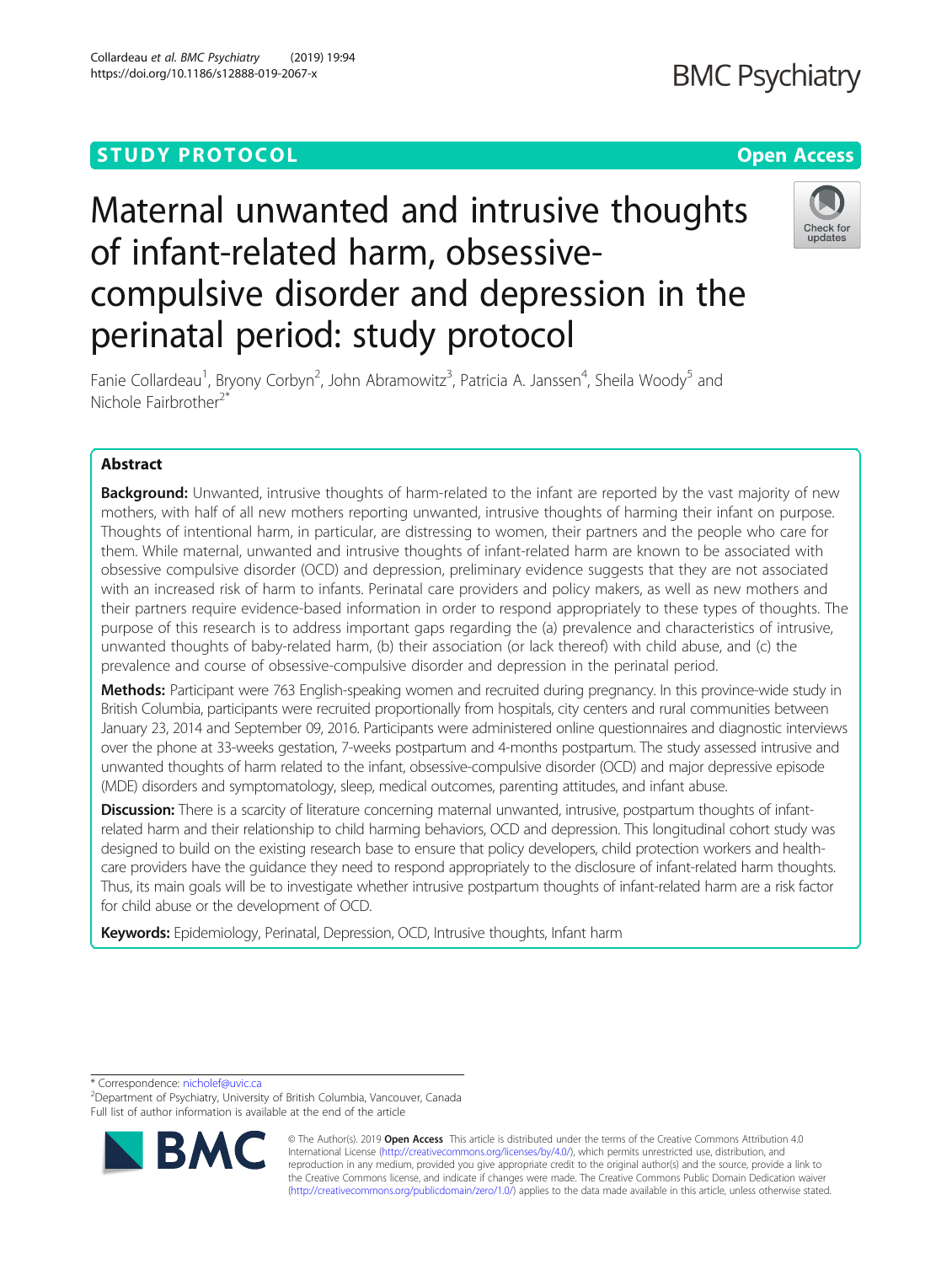#### Background

Between 70 and 100% of new mothers report unwanted, intrusive thoughts of infant-related harm with as many as half of all new mothers reporting unwanted, intrusive thoughts of harming their infant on purpose [[1,](#page-12-0) [2,](#page-12-0) [3](#page-12-0)]. These thoughts may include, for example, ideas of suffocation and sudden infant death syndrome (81.4–90%), accidents (83.7–92%), contamination (53.5–59%), or intentional harm (32.6–46%) [\[2](#page-12-0), [3](#page-12-0)]. Such thoughts usually peak in frequency during the first few weeks postpartum [[4\]](#page-12-0). Although women vary in how distressing they experience postpartum intrusive thoughts of infant-related harm to be, thoughts of intentional harm (i.e., harming the infant on purpose) have been found to be particularly upsetting  $[1, 5]$  $[1, 5]$  $[1, 5]$  $[1, 5]$ . A key concern in this area of work is the real possibility that unwanted, postpartum intrusions of infant-related harm represent a risk factor for infant-related harming behaviours (i.e., maternal aggression towards the infant). If unwanted, intrusive thoughts of harm are predictors of harming behaviors, then acting to protect the infant is appropriate and necessary. Conversely, if those unwanted, intrusive thoughts of infant-related harm are actually a common and normative postpartum experience which may predispose to mental health difficulties (e.g., obsessive compulsive disorder; OCD) among vulnerable women, taking dramatic steps (e.g., intense monitoring of the mother or removal of the infant) is unnecessary and may in fact be harmful.

Preliminary evidence suggests that maternal, unwanted, postpartum, intrusions of infant-related harm do not predict harming behaviors toward the infant [\[1,](#page-12-0) [6\]](#page-12-0) and closely resemble the unwanted, intrusive thoughts and images and impulses experienced by 80 to 99% of the general population [[7](#page-12-0)–[12](#page-12-0)]. These types of very common thoughts have been shown to predispose to the development and exacerbation of OCD in vulnerable individuals. Further, unwanted, intrusive thoughts, images and impulses reported by the general population, postpartum intrusive ideation are related to one's on-going concerns [\[13](#page-12-0), [14](#page-13-0)] and appear to be more frequent in the context of stressful emotion situations and negative emotional states [\[15](#page-13-0)–[17\]](#page-13-0). They do not, however, reflect the person's actual wishes or intentions. Unsurprisingly, when new mothers' experience unwanted, intrusive thoughts, the content of the thoughts is frequently related to the infant. Cognitive-behavioural theory posits that normally occurring, albeit unwanted, intrusive thoughts may develop into clinical obsessions and in turn lead to the development of OCD if the person experiencing the thoughts makes catastrophically negative appraisals of the meaning of the occurrence and/or the content of the thoughts [\[14](#page-13-0), [18](#page-13-0)–[23\]](#page-13-0). Preliminary data in this area suggests that this is true for postpartum unwanted and intrusive thoughts of infant-related harm also [\[5,](#page-12-0) [23\]](#page-13-0).

OCD is an anxiety-related disorder characterized by obsessions and/or compulsions. Obsessions are recurrent, unwanted and distressing thoughts, images, or impulses [[24](#page-13-0)]. Normal intrusive thoughts differ from clinical obsessions by virtue of the time they take and the distress and impairment they cause  $[4]$  $[4]$ . Compulsions are repetitive mental or behavioral acts that a person engages in, and are often undertaken to decrease the distress associated with obsessions [\[24](#page-13-0)]. There is now strong evidence that the perinatal period is a time of increased risk for the development and exacerbation of OCD symptoms [\[14](#page-13-0)], with prevalence estimates in pregnancy and the post-partum period usually exceeding the ones for adult women in the general population [[14,](#page-13-0) [25](#page-13-0), [26\]](#page-13-0). In addition, OCD symptoms can sometimes be compounded by or lead to additional mental health difficulties, including depression [[27](#page-13-0)–[30\]](#page-13-0).

Postnatal OCD has potentially negative implications for mothering, marital functioning, infant development and social support  $[26, 31-34]$  $[26, 31-34]$  $[26, 31-34]$  $[26, 31-34]$  $[26, 31-34]$  $[26, 31-34]$  $[26, 31-34]$ . Furthermore, stress and anxiety in pregnancy are associated with impaired fetal and infant development, maternal distress, and negative cognitive and temperamental outcomes for the infant  $[26, 31, 32, 35-39]$  $[26, 31, 32, 35-39]$  $[26, 31, 32, 35-39]$  $[26, 31, 32, 35-39]$  $[26, 31, 32, 35-39]$  $[26, 31, 32, 35-39]$  $[26, 31, 32, 35-39]$  $[26, 31, 32, 35-39]$  $[26, 31, 32, 35-39]$  $[26, 31, 32, 35-39]$  $[26, 31, 32, 35-39]$ . Currently, there is no clear evidence upon which to base the best response when a woman discloses that she is experiencing unwanted, intrusive thoughts of infant-related harm. This study aims to fill some of these gaps in knowledge and provide evidence upon which women, their partners, maternity care providers and policy makers can base decisions regarding the most appropriate course of action to take when a new mother discloses unwanted, intrusive thoughts of infant-related harm. Thus, the main objective of the current research is to further investigate the implications of unwanted, intrusive thoughts of infant-related harm and to answer two key questions: are unwanted, intrusive thoughts of infant-related harm predictors of harming behaviors toward the infant? Are unwanted, intrusive thoughts of infant-related harm predictors of postpartum OCD? If unwanted, intrusive thoughts of infant-related harm predicts or plays a role in the maintenance of postpartum OCD, identifying women who struggle with those thoughts and providing them with adequate information or treatment will decrease their OCD symptoms. This study is designed to expand the current literature on three broad areas of research: (a) perinatal intrusive thoughts of infant-related harm (b) maternal aggression towards the infant (c) perinatal OCD and depression epidemiology.

#### Study objectives

Perinatal intrusive thoughts of infant-related harm Our objectives in this area were to determine: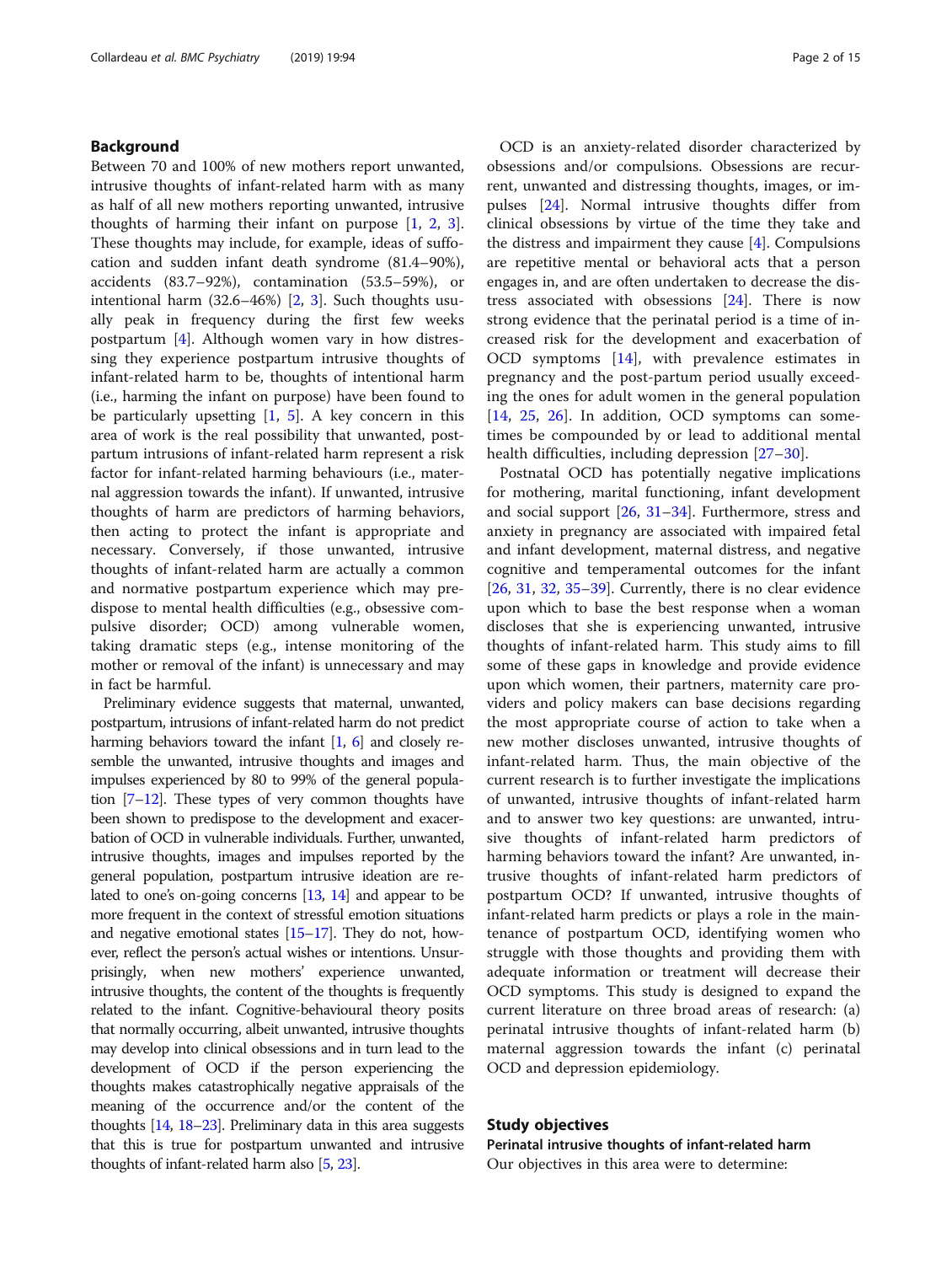- a) the prevalence of maternal, unwanted, intrusive thoughts of infant-related harm at 7-weeks and 4 months postpartum,
- b) the course of maternal, unwanted, intrusive thoughts of infant-related harm over the first 4 months postpartum,
- c) the content and characteristics of new mothers' unwanted, intrusive thoughts of harm, and
- d) the role of maternal beliefs about maternal unwanted and intrusive thoughts of infant-related harm in predicting postpartum OCD symptoms.

#### Maternal aggression toward the infant

With respect to maternal aggression towards the infant, we sought to determine if:

- a) maternal intrusive and unwanted thoughts of infant-related harm predict maternal aggression toward the infant, and
- b) parenting attitudes and beliefs, but not maternal intrusive, unwanted thoughts of infant-related harm, predict maternal aggression toward the infant.

#### Perinatal OCD and major depressive episode (MDE)

With respect to OCD we aimed to determine:

- a) the prevalence of OCD in the perinatal period (i.e., the third trimester of pregnancy and at 7-weeks and 4-months postpartum),
- b) the course of OCD symptoms over the perinatal period, and
- c) the role of postpartum social support, maternal sleep, and infant temperament in predicting OCD symptoms, mood, and intrusive thoughts of infant-related harm at 4-months postpartum.

With respect to depression, we aimed to determine:

a) the prevalence and course of MDE and depressive symptoms over the perinatal period.

#### Methods

Study design This is a prospective, cohort study.

#### Inclusion/exclusion criteria

All English-speaking pregnant women living in the Province of British Columbia (BC) during the study recruitment time frame were eligible to participate. British Columbia, Canada was selected as the geographical boundary for the research. Although all eligible participants were encouraged to complete all time points, women who had not completed a questionnaire and/or interview at earlier time points were nevertheless eligible to complete the questionnaire and interview at later time points. Women who were below 19 years of age were excluded.

#### Recruitment

In order to achieve a sampling frame that was representative of the population of birthing women in BC, we employed a range of recruitment strategies which encompassed hospital-based recruitment (85.3%,  $n = 898$ ), community-based recruitment (13.3%, 140), and rurally focused approaches (1.4%,  $n = 15$ ). The Statistics Canada definition of rural was used for this research. Participants were recruited from January 23, 2014 until September 09, 2016. Direct recruitment methods (i.e., approaching women as they wait for their routine antenatal appointments) were used at several hospitals including BC Children and Women's, St Paul's Hospital, Royal Columbian Hospital, Burnaby Hospital, Surrey Memorial Hospital, Lion's Gate Hospital, Langley Hospital and Victoria General. Indirect recruitment methods were used at different sites including Abbotsford Regional Hospital, UBC Family Practice Clinic, and private clinics and prenatal centers in Abbotsford, greater Vancouver, Kelowna, Vancouver Island, and the Fraser Valley. Community and rural recruitment involved providing introductory letters and study pamphlets to midwives, family physicians and obstetricians, and placing posters and pamphlets at trade shows, community events and in prenatal education classes or community sites throughout BC (e.g., community centers).

#### Sample size estimation

Our earlier work indicated that we could expect approximately 50% of our sample to report thoughts of intentional harm, and 5% of our sample to report some form of physical aggression towards their infant [\[1\]](#page-12-0). As a result, to detect an absolute difference of ≥5% with 94% power in the rate of maternal aggression between women who report thoughts of intentional harm and women who do not (2.5% vs. 7.5%), a sample size of 1000 new mothers would be required [\[40](#page-13-0), [41\]](#page-13-0). All other study questions and hypotheses (including hypotheses pertaining to OCD prevalence) have smaller sample size requirements.

#### Representativeness

To maximize the representativeness of our sample, we engaged in the following approaches:

a) we utilized the recruitment strategies outlined above, in an effort to ensure recruitment across all geographical and socioeconomic regions of BC,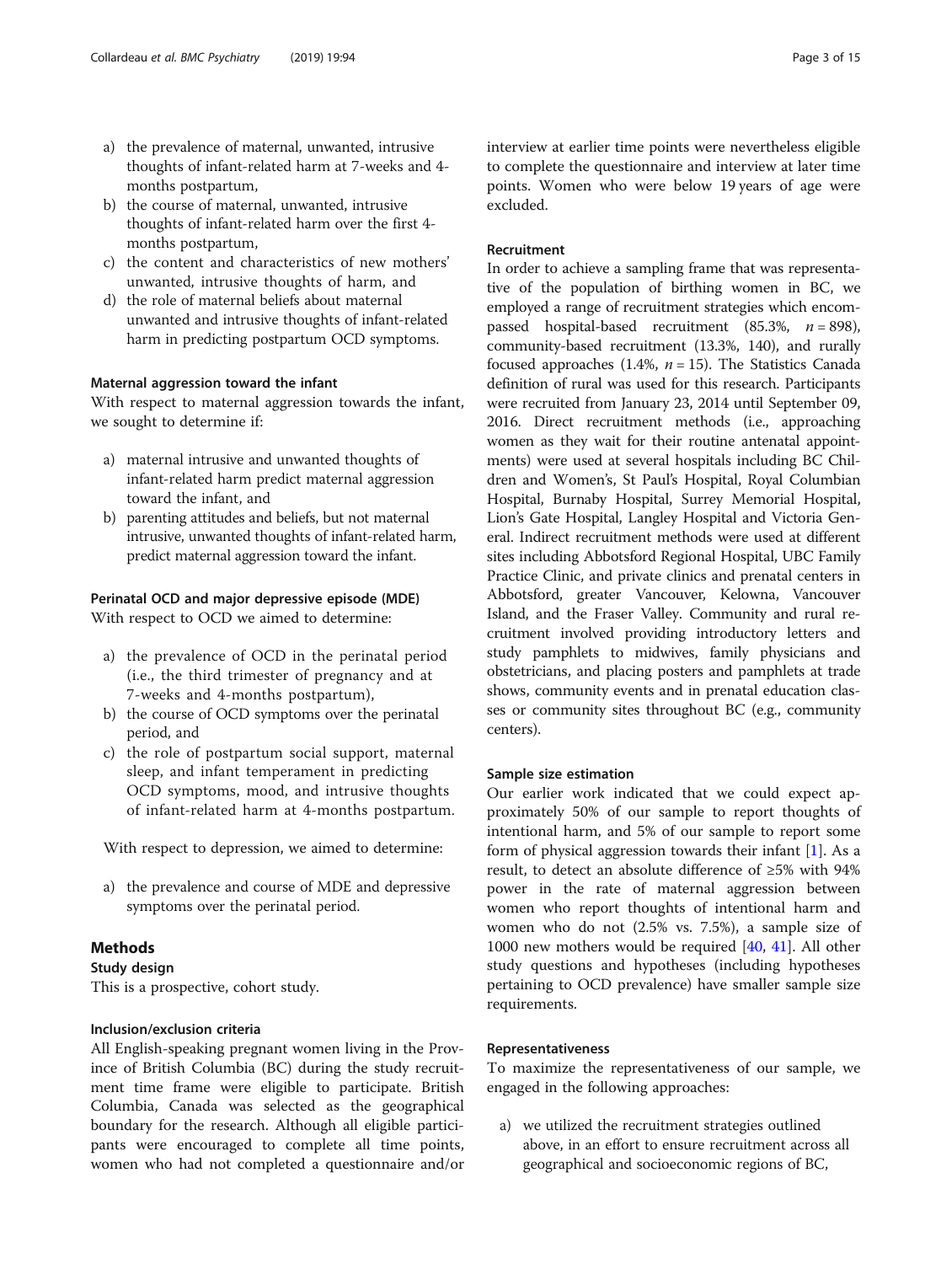- b) we recruited proportionally from each of the participating hospitals, and
- c) we plan to use data weighting, based on data provided to us by Perinatal Services BC (2018), for the following variables: birth location (hospital name or home delivery), parity, maternal age, care provider type, mode of delivery to further align our sample with the population of birthing women in BC.

Provincial data (for the purposes of data weighting) will be provided by Perinatal Services BC. According to information provided by the British Columbia Perinatal Data Registry, during the period of data collection (February 09, 2014 to February 14, 2017), 133,088 women gave birth in the province [\[42](#page-13-0)]. Sixty-nine percent (69.2%) of these births took place at locations targeted for recruitment by the present study. In British Columbia 3.3% of the births took place at home. Fewer than half (46.2%) of the women in BC had never given birth before. Most were between 30 and 34 years old (37.6%), 25–29 years-old (25.8%) and 35–39 years-old (20.4%) [\[42](#page-13-0)]. Additional data from Perinatal Services BC will be provided at the time of data analysis and data weighting.

#### Participants

Data were collected from February 09, 2014 until 14 February 2017. A total of 1113 women expressed interest in the study and were eligible to participate. A total of 763 women participated. Three hundred and six participants completed all three sets of questionnaires, and 170 completed all three interviews. In addition, 247 participants completed two full questionnaires and 237 participants completed two interviews (see Fig. [1\)](#page-4-0).

The women who dropped out, did so because (a) they could not be reached, despite several attempts, (b) they were busy or working and no longer able to participate due to time constraints, or (c) they had at-risk pregnancies or concerns about their newborn's health and no longer had the time and resources to participate.

Participants' mean age was 32.36 years (SD = 4.92, min = 18.00, max =  $46.75$ ) at the time of the 33-week questionnaire. Most participants were married (74.1%) or living with a partner (20.2%). The remainder were single (4.2%), divorced (0.4%) or separated (1.1%). Many participants had attended an undergraduate program or college degree (52.3%; 13–16 years of education), or a postdoctoral program (36.6%; 17 years of education and above). Only 8.4% of participants did not continue their studies after completing their high school diploma and 2.6% did not complete high school. Participants were of European (52.7%), East Asian (11.5%), mixed (8.8%), South Asian (7.7%), Southeast Asian (6.2%), or Aboriginal (3.4%) heritage. Other ethnic heritages accounted for a small percentage of participants individually, but when combined, were endorsed by 9.6% of participants. The majority of participants were born in Canada (68.1%) and Asia (18.1%). Only 39.2% had never been pregnant before, and 56.9% had never given birth before. There were 689 singleton pregnancies, 31 twin pregnancies and one set of triplets.

Participants reported giving birth at the following locations: BC Women's hospital (21.4%), Royal Columbian hospital (11.3%), Surrey Memorial hospital (11.2%), Victoria General hospital (8.7%), Saint Paul's hospital (7.6%), Richmond hospital (6.9%), Burnaby General hospital (5.8%), Kelowna General hospital (5.6%), Abbotsford Regional hospital (5.4%), Lion's Gate hospital (4.9%), Langley Memorial hospital (4.8%), at home (3.3%) or another location (3.1%). These numbers differ by 0.3 to 5.9% from the distribution of birth across hospitals in British Columbia, based on data provided by the British Columbia Perinatal Data Registry [[42\]](#page-13-0).

#### Ethics

#### Ethics, consent and permissions

Ethics approval for this province-wide study was granted by the University of British Columbia Behavioural Research Ethics Board, the Vancouver Island Health Authority, the Vancouver Coastal Health Authority and the Fraser Health Authority. Due to the complexity of the study design and questions related to child abuse, we also consulted with the Ministry of Children and Family Development of British Columbia. They provided a letter of support, endorsing the study's approach to confidentiality and the measures taken to protect participants. Initial written consent for the prenatal assessment (questionnaire and interview at 33 weeks) was obtained from participants via online and/or mailed forms at 33 weeks in pregnancy. Written consent for the post-partum assessments (both questionnaires and interviews at 7 weeks and 4 months) was obtained using a second consent form at 7 weeks postpartum. Oral consent was again given by participants at the beginning of each interview. Upon completion of their participation, participants received a letter explaining the current research and findings from previous studies.

#### Protection of participants and optimization of disclosure

The most challenging and unique aspects of this research were the legal-ethical elements. These were most apparent in two areas: (a) reports of unwanted, intrusive thoughts of infant-related intentional harm and (b) the assessment of socially unacceptable and potentially illegal parenting behaviours (i.e., physical and verbal aggression, and sexual behaviours toward the infant). We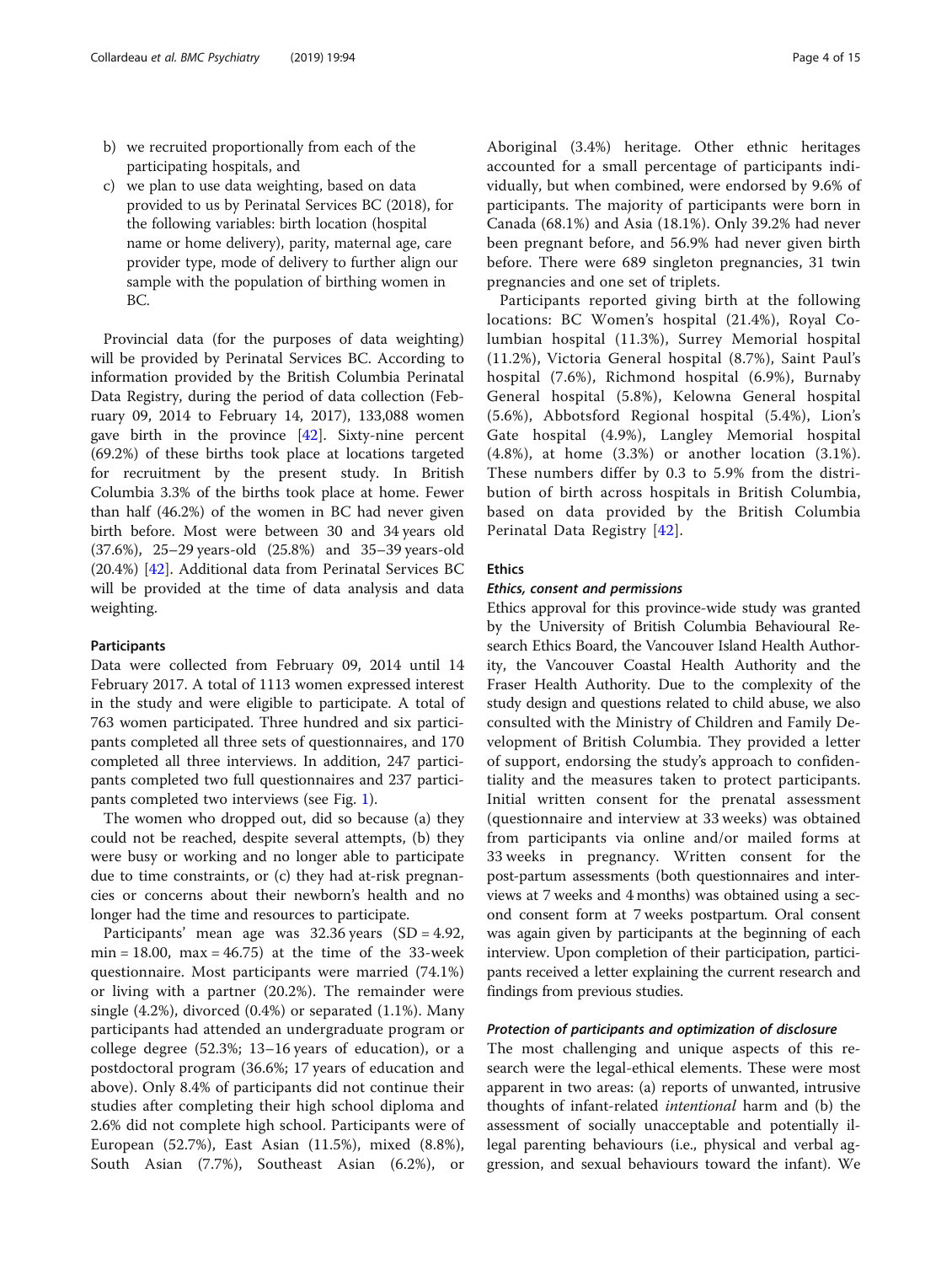<span id="page-4-0"></span>

anticipated that many participants would feel threatened by both types of questions due to fear that by disclosing them, they would place themselves at risk (e.g., trigger a report to the Ministry of Children and Family Development, separation from their infant). In consideration of the above, we took several key steps to: (a) maximize open and honest disclosure by participants, and simultaneously (b) ensure the safety of participants. These steps are outlined below.

#### Thoughts of intentional harm

Based on various anecdotal reports of mothers whose infants were removed from their care because they disclosed unwanted, intrusive thoughts of intentionally harming their infant, our primary concern with respect to this portion of the research was that many women would be fearful of opening up about these kinds of thoughts. In an effort to optimize disclosure, we made it very clear to participants that: (a) unwanted, intrusive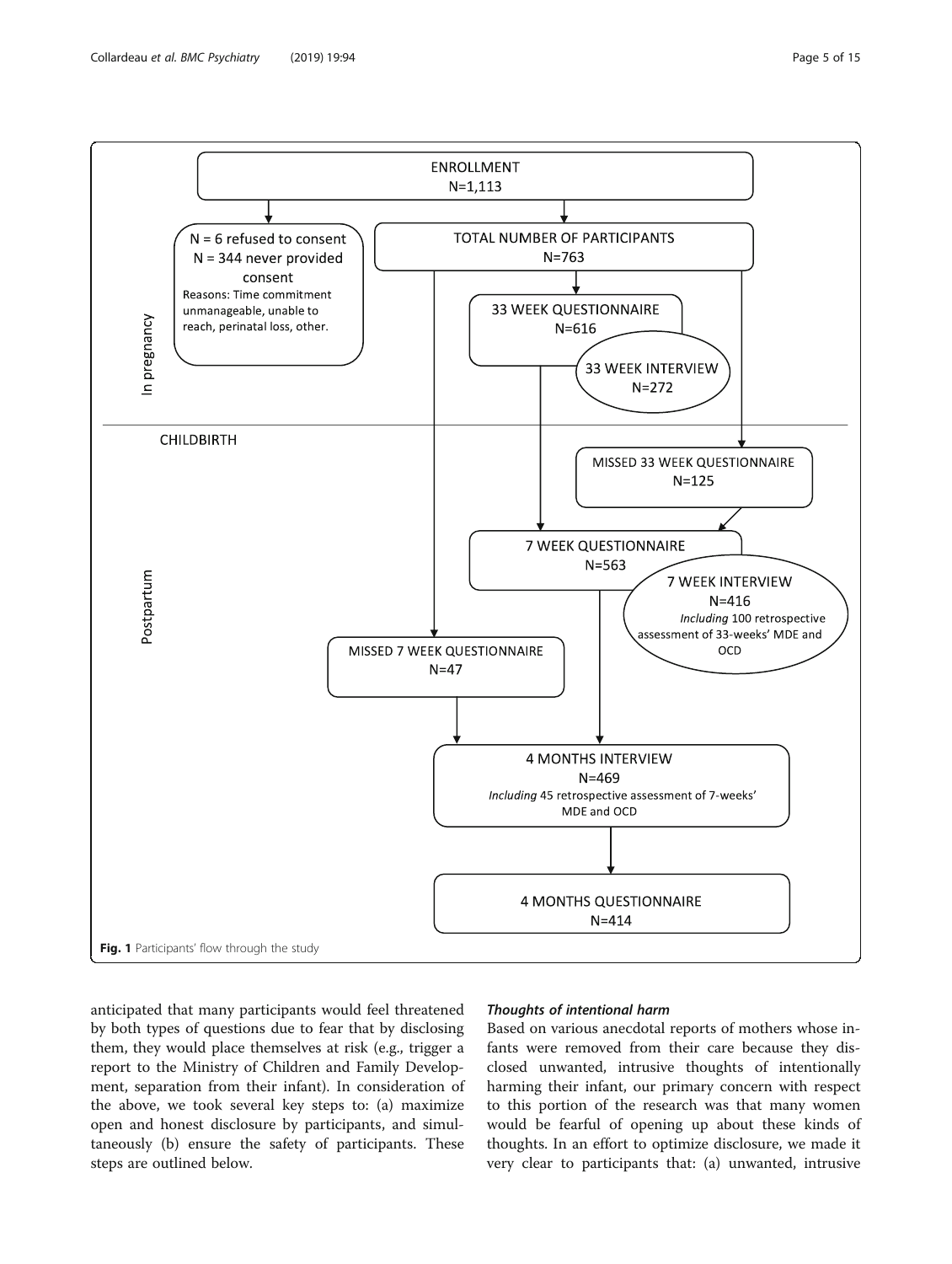thoughts of infant-relate harm are a normative postpartum experience, (b) disclosure of such thoughts (no matter how horrific), in the absence of additional risk factors, would not result in any action taken by us, and (c) disclosure of a fear of acting on one's postpartum harm thoughts, likewise, in the absence of any additional risk factors, would not result in any action taken by us. In summary, participants could safely disclose to us that: (a) they were experiencing unwanted, intrusive thoughts of harming their infant, and (b) they wear fearful of acting on these. This information was provided by interviewers and in the second consent form. Finally, in view of normalizing unwanted, intrusive thoughts, project interviewers, when introducing the harm thoughts interview, also disclosed their own experience of unwanted, intrusive thoughts.

#### Potentially reportable behaviours

There was a real risk that women might not respond honestly to questions about abusive or sexual behaviours. Further, disclosures of child harming behaviours could create a legal requirement of action on our part (i.e., a report to the Ministry of Children and Family Development). We took several steps to overcome barriers to disclosure and ensure participant safety while responding openly and honestly to these questions. Specifically, we asked about maternal aggression and sexual behaviour towards the infant in the final questionnaire package only, and when we asked about these behaviours we did so in such a way that made it impossible for us to link participants' responses to their identity. This was especially important because this research involved numerous assessment points and therefore, it was not possible for the entirety of data collection to be anonymous.

We took all possible steps to ensure that once women had completed the final questionnaire in which reports of infant abuse may have occurred, and before we viewed these data, we: (a) severed all links between a woman's data and her identity, (b) ensured in all respects that we would be unable to retrace our steps at a later time and determine the identity of any woman who disclosed child abuse. These steps were taken to ensure that, in addition, no outside agency could request or subpoena this information because the information no longer existed nor could be retraced.

The specific steps are outlined below.

#### Study codes

Each participant was assigned a randomly generated 10-digit alpha-numerical ID code. These study ID codes were created with a view to ensuring that team members would be unable to recall the ID codes of individual participants, thereby further ensuring that at the conclusion

of participation, participant data be both anonymous and non-retraceable.

#### Data storage

Participants' data were stored in five separate files:

- 1. A data tracking file with ID codes and information about progress through the study (e.g., interviews or surveys completed, completion dates and due dates) as well as general information such as the baby's due date and date of birth.
- 2. Audio-files of participant interviews. These files contained no identifying information; ID codes only were used. In the event that a participant provided identifying information (e.g. her infant's name) during one of the interviews, this information was edited out of the audio-file at the conclusion of the interview.
- 3. A data file containing ID codes along with responses to questionnaires and interviews.

These first two files, as well as the audio-files from the interviews, are stored on a secure server at the University of Victoria. The server was, and still is, accessed via VPN by research assistants if they have a valid University of Victoria's email address and if they have been granted access by the principal investigator. During the data collection phase, access to those two data files was restricted to minimize errors and protect participants' information.

- 4. A third file, called the Master File, contained the study ID codes and participants' identifying information. It was stored on an encrypted USB key, which was stored in a locked briefcase. No electronic backup was made, in order to ensure the link between participants' ID codes and identities existed in only one electronic document. A paper back-up copy was kept in the locked brief case. It was shredded and replaced each time the electronic file was updated. The encrypted key also allowed the data to be completely erased with no electronic ghost copy of the data. It ensured that neither our lab nor any outside agency would be able to later retrieve an earlier copy of this file. Over the course of the study, only essential personnel, including the principal investigator, had access to the encrypted key.
- 5. Paper-based packages and consent forms were stored in a locked filing cabinet.

#### Consent

The consent procedure was conducted at the point of recruitment and then repeated following childbirth to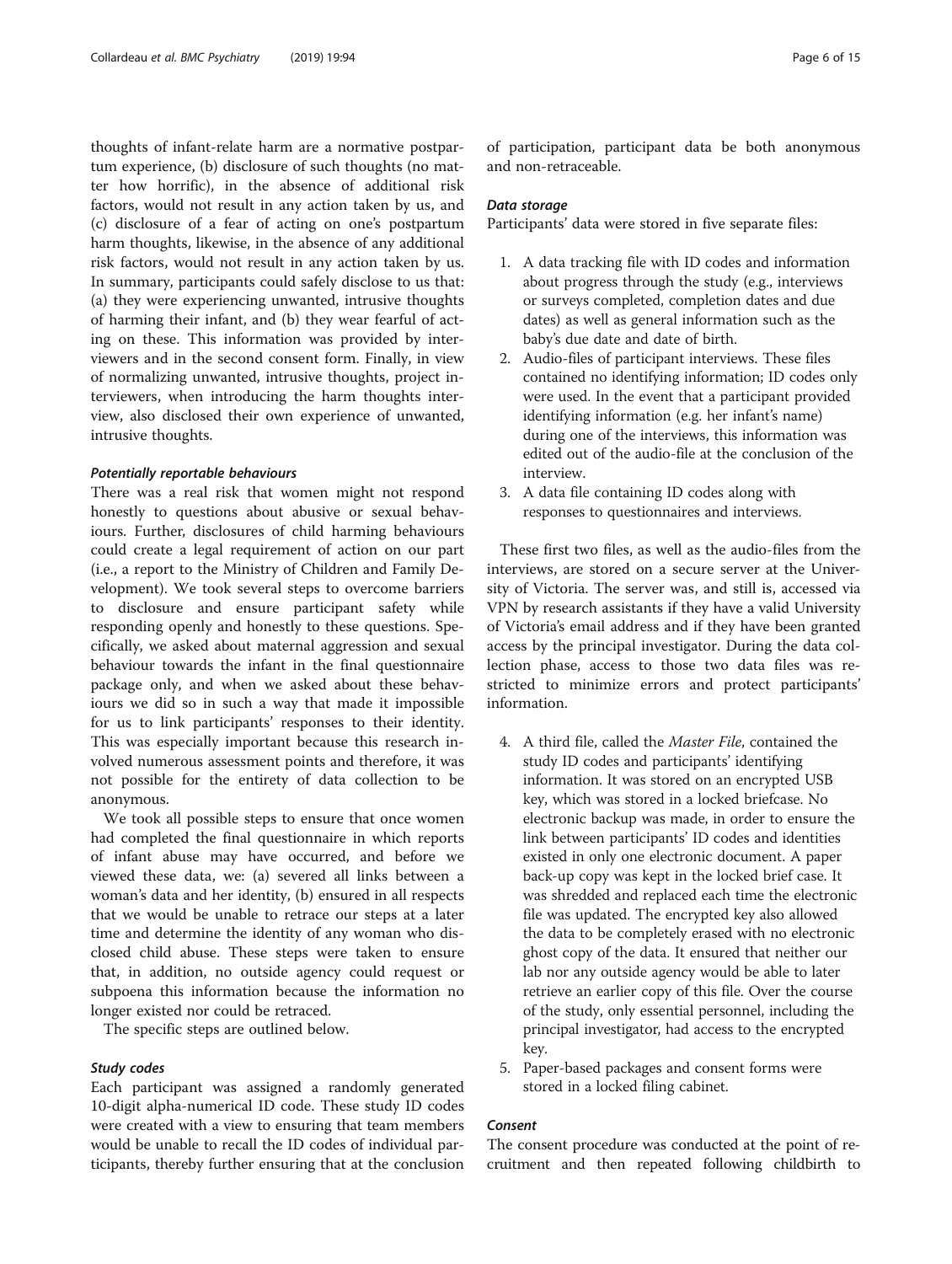ensure that participants fully considered their interest in participating in the context of the emotional and life-changing experience of the birth of a child. The numerous protections to confidentiality, discussed above, were presented in detail only in the second (post-childbirth) consent form. Participants were informed of the reporting requirements under BC laws (i.e., a child in need of protection), and any other limits to confidentiality as well as the multiple steps taken to protect their safety and anonymity in the context of participation. It was our view that these issues needed to be raised with participants at the most relevant time, namely in the postpartum period where we ask question about intrusive, unwanted thoughts of infant-related harm and child abuse.

#### Email communication with participants

Participants were sent survey links by email and were contacted by phone or email to schedule interviews. In email communication, participants were addressed by their first names only. All email communication with participants was deleted once they were no longer needed.

#### **Interviews**

At the beginning of each interview, interviewers encouraged participants to share any questions and/or concerns they may have had about the interview process and participation in general. At the postnatal interview, limits to confidentiality were reviewed in detail with each participant before starting the interview, and any questions related to Consent #2 were answered. At the conclusion of each interview, women who reported mood or anxiety concerns were provided appropriate mental health referral information and/or referrals. Women who expressed concerns about their current level of support were called by the principal investigator to further discuss options in their community. For women who reported suicidal ideation and/or intent, level of risk was assessed (e.g., plan, lethality of the plan, means, etc.), and the principal investigator was contacted immediately. Appropriate steps were taken to ensure participant safety, including additional follow-up by the principal investigator.

#### Anonymization of data

When participants completed the final questionnaire or when they dropped out of the study, the link between their ID code and their name and other identifying information (a link which existed only on the encrypted USB key) was severed. Their ID codes were removed from the Master File permanently. The baby's date of birth was deleted from the tracking file. In addition, when participants submitted their final questionnaire electronically, their email address and any identifying information was deleted from the survey provider's

address book. The survey provider confirmed with the study team that no records or back-ups would be kept. Although participants providing paper-based final questionnaires had been instructed to leave off all identifying information (e.g. name, return address) and include only their participant ID code and "final survey" on the envelope, these envelopes were nevertheless checked for the presence of any identifying information. If present, identifying information was permanently removed.

The purpose of the steps outlined above was to ensure that the link between participants' identity and their participant ID and data was severed prior to opening 4-month questionnaires (which included questions about parenting practices and abuse). In addition, those questionnaires were not opened until a minimum of 20 other 4-month questionnaires were returned in the same manner (i.e. online surveys or paper questionnaires) from other participants. This procedure obscured which participant a particular questionnaire package belonged to.

The above procedure ensured that neither we, nor any outside agency would be able to later re-establish the link between participants' data and their identities.

#### Procedures

Women who expressed interest and met the study eligibility requirements were invited to participate. Participants were between 5 and 42-weeks gestation at the time of recruitment. At 33-weeks in pregnancy (or immediately following recruitment if they joined the study after 33-weeks) and at approximately 5 to 7-weeks postpartum, women completed an online questionnaire, followed by an interview. At 3–4-months postpartum, participants completed an interview followed by an online questionnaire (see Table [1](#page-7-0)). Participants who missed the 33-week or the 7-week questionnaires were asked to complete a short online questionnaire (i.e. missed 33-weeks or missed 7-weeks questionnaires) for the purpose of collecting demographic and birth information. Any participant who could not easily access the online questionnaires was mailed a paper copy of the questionnaires to be returned by mail.

#### Interviews

Interviews were conducted over the phone, at each assessment point.

#### Assessment tools

#### Diagnostic instrument

The Structured Clinical Interview for DSM-IV (SCID-IV) [[43\]](#page-13-0) is a well-validated structured diagnostic interview. The SCID-IV was used to assess OCD and MDE, although the wording was adapted to be consistent with DSM-5. OCD diagnosis was the primary focus of the present study and participants' diagnostic status was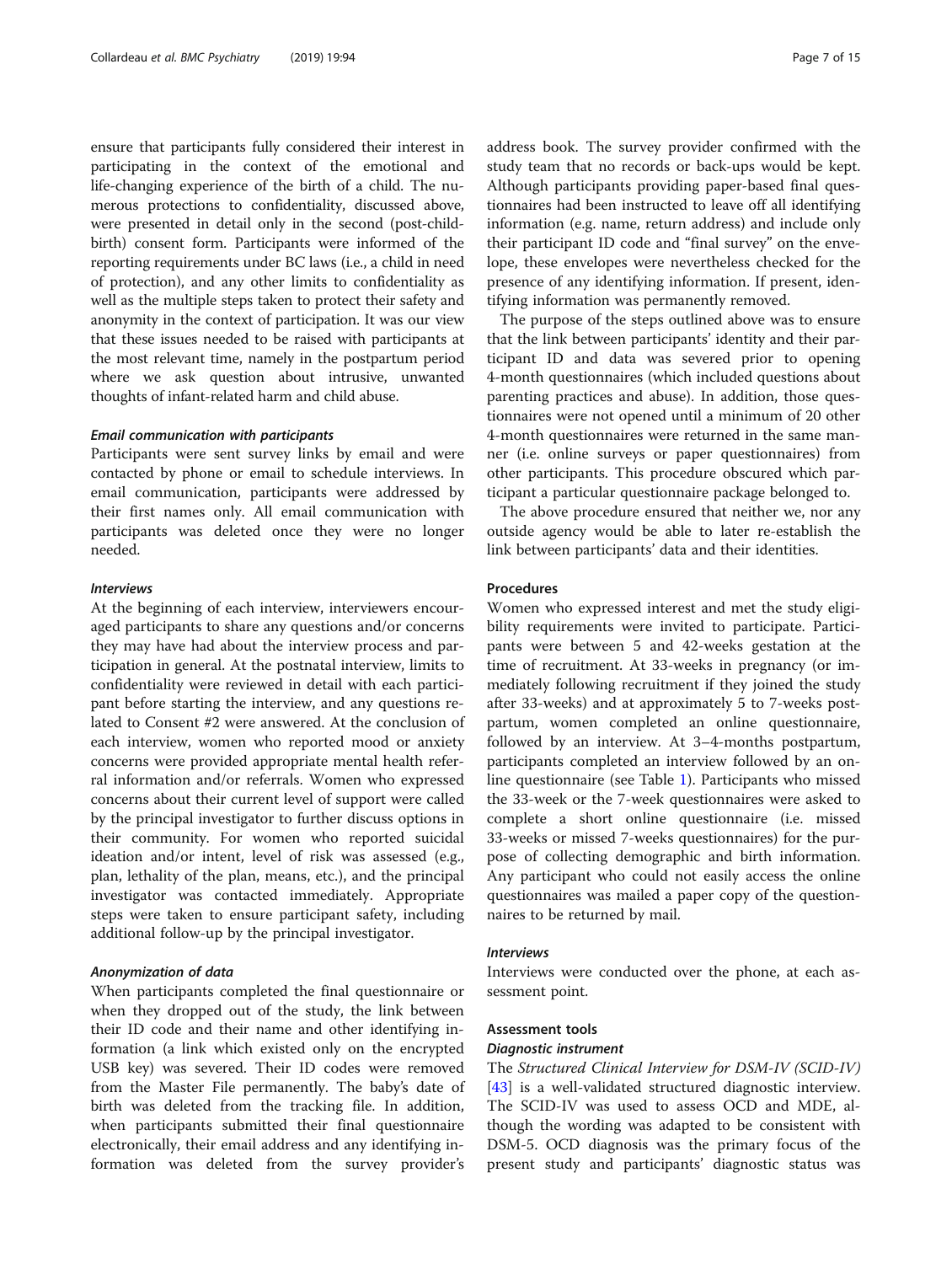#### <span id="page-7-0"></span>Table 1 Summary of measures

| Domain                                  | Measure                                                                                                                                                                                        | Method                                  | Administrator              | Location        |
|-----------------------------------------|------------------------------------------------------------------------------------------------------------------------------------------------------------------------------------------------|-----------------------------------------|----------------------------|-----------------|
| Data collection at 33-week in pregnancy |                                                                                                                                                                                                |                                         |                            |                 |
| Consent 1                               | Written consent<br>Oral consent                                                                                                                                                                | Consent form<br>Check-in by interviewer | Participant<br>Interviewer | Online<br>Phone |
| Characteristics                         | Demographic and reproductive history information                                                                                                                                               | Self-report questionnaire               | Participant                | Online          |
| Symptoms                                | Edinburgh Postnatal Depression Scale (EPDS)<br>Obsessional Beliefs Questionnaire (OBQ-44)<br>Dimensional Obsessive-Compulsive<br>Scale (DOCS)                                                  | Self-report questionnaires              | Participant                | Online          |
| Other areas of functioning              | Medical Outcome Study Social Support<br>Survey (MOS-SSS)<br>Pittsburg Sleep Quality Index (PSQI)<br>Relationship Styles Questionnaire (RSQ)                                                    | Self-report questionnaires              | Participant                | Online          |
| Diagnosis (OCD, MDE)                    | Structured Clinical Interview for DSM-IV<br>(modified to reflect the DSM-5)                                                                                                                    | Structured Interview                    | Interviewer                | Phone           |
| Data collection at 7-week post-partum   |                                                                                                                                                                                                |                                         |                            |                 |
| Consent 2                               | Written consent<br>Oral consent                                                                                                                                                                | Consent form<br>Check-in by interviewer | Participant<br>Interviewer | Online<br>Phone |
| Characteristics                         | <b>Birth Information</b>                                                                                                                                                                       | Self-report questionnaire               | Participant                | Online          |
| Symptoms                                | Edinburgh Postnatal Depression Scale (EPDS)<br>Obsessional Beliefs Questionnaire (OBQ-44)<br>Dimensional Obsessive-Compulsive Scale (DOCS)<br>Interpretations of Intrusions Inventory (III)    | Self-report questionnaires              | Participant                | Online          |
| Other areas of functioning              | Medical Outcome Study Social Support<br>Survey (MOS-SSS)<br>Pittsburg Sleep Quality Index (PSQI)<br>Child Abuse Potential Inventory<br>(CAP Inventory)                                         | Self-report questionnaires              | Participant                | Online          |
| Diagnosis (OCD, MDE)                    | Structured Clinical Interview for DSM-IV<br>(modified to reflect the DSM-5)                                                                                                                    | Structured Interview                    | Interviewer                | Phone           |
| Thoughts of harm related to the baby    | Post-Partum Intrusions Interview (PPII)<br>Yale-Brown Obsessive Compulsive Scale (Y-BOSC)                                                                                                      | Structured Interview                    | Interviewer                | Phone           |
| Data collection at 4-month post-partum  |                                                                                                                                                                                                |                                         |                            |                 |
| Consent                                 | Oral Consent                                                                                                                                                                                   | Check-in by interviewer                 | Interviewer                | Phone           |
| Symptoms                                | Edinburgh Postnatal Depression Scale (EPDS)<br>Obsessional Beliefs Questionnaire (OBQ-44)<br>Dimensional Obsessive-Compulsive<br>Scale (DOCS)<br>Interpretations of Intrusions Inventory (III) | Self-report questionnaires              | Participant                | Online          |
| Other areas of functioning              | Medical Outcome Study Social Support<br>Survey (MOS-SSS)<br>Pittsburg Sleep Quality Index (PSQI)<br>Parenting Behaviours Questionnaire (PBQ)                                                   | Self-report questionnaires              | Participant                | Online          |
| Diagnosis (OCD, MDE)                    | Structured Clinical Interview for DSM-IV<br>(modified to reflect the DSM-5)                                                                                                                    | Structured Interview                    | Interviewer                | Phone           |
| Thoughts of harm related to the baby    | Post-Partum Intrusions Interview (PPII)<br>Yale-Brown Obsessive Compulsive Scale (Y-BOCS)                                                                                                      | Structured Interview                    | Interviewer                | Phone           |

categorized as follows: absent, sub-clinical, full criteria. If a participant had met full criteria at an earlier assessment point, then two other categories, in partial remission or in full remission, were options. MDE diagnostic status was coded as absent or full criteria.

Symptom severity was rated on a scale of 0 (none) to 8 (very severe/disabling). Symptom severity ratings were assigned to the diagnoses as follows:  $0 =$  Absent or In Full Remission; 0.5 to 2.5 = In Partial Remission; 3 to 3.5  $=$  Sub-Clinical; 4 to  $8 =$  Full Criteria.

With regards to the OCD diagnostic assessment, additional questions were included to elicit obsessions relating to accidental or intentional infant-related harm. After enquiring about usual obsessive-compulsive thoughts using the modified SCID-IV, interviewers reminded participants of any thoughts of infant-related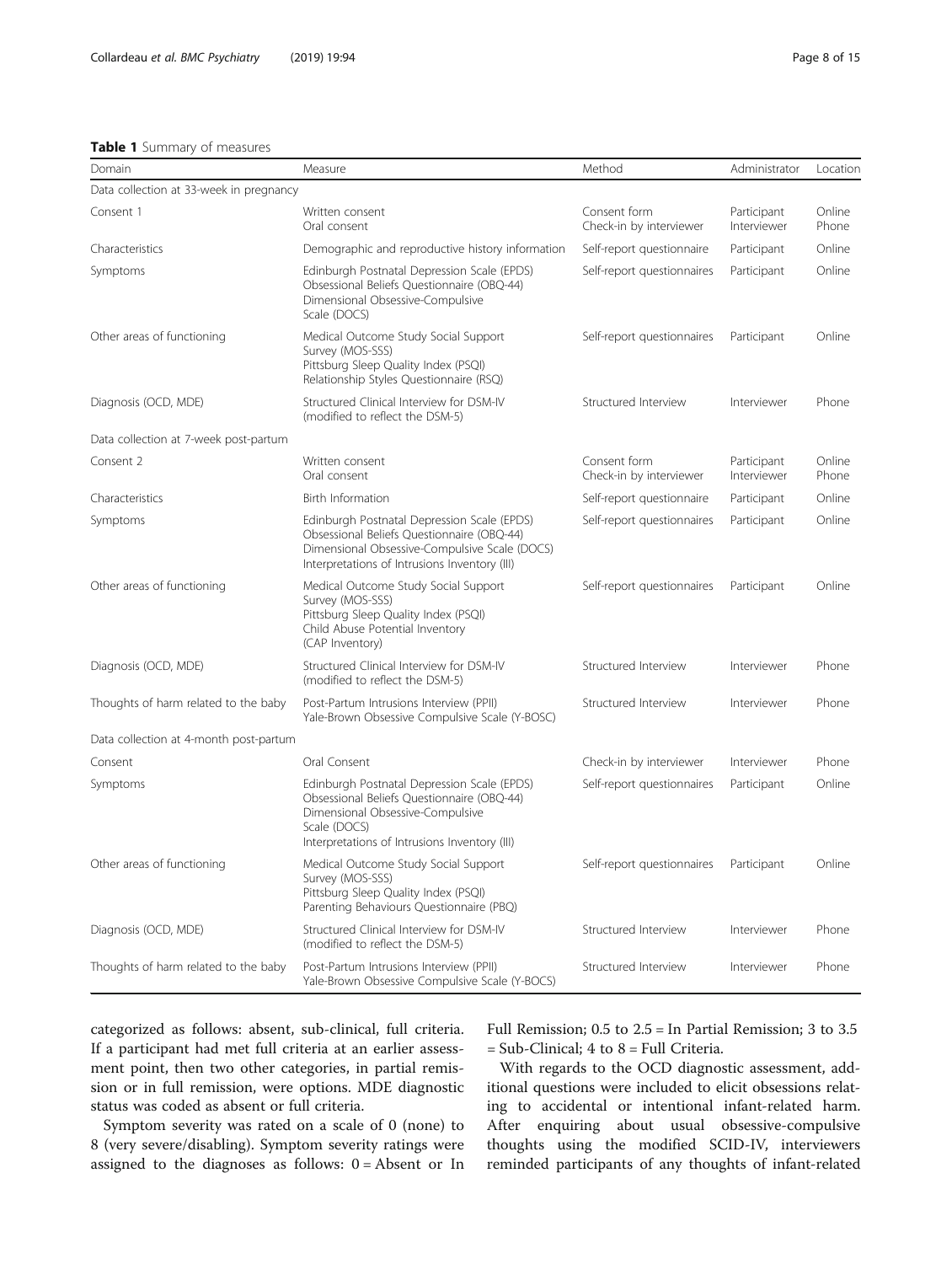harm that they had endorsed on the Postpartum Intrusions Interview (see below), and then enquired about the frequency and repetitiveness of those thoughts. In order to be considered as obsessions (relevant to a diagnosis of OCD), thoughts of infant-related harm were required to be repetitive, unwanted and intrusive. In addition, interviewers clarified inconsistencies between participants' reports in the modified SCID-IV OCD section and in the Postpartum Intrusions Interview. For example, if a participant felt that her thoughts of infant-related harm were not repetitive but had previously endorsed the thoughts occupying 3 h per day, the interviewer would attempt to clarify the participant's self-report.

#### Postpartum thoughts of harm

Maternal postpartum intrusive and unwanted thoughts of accidental and intentional harm were assessed using the Postpartum Intrusions Interview (PPII) [[1\]](#page-12-0), an instrument developed by the PI in prior research on this topic. Items assessed mothers' intrusive, unwanted thoughts of accidental and intentional harm to the infant, as well as behavioural responses to the thoughts (e.g., avoidance of being alone with the baby). The interviewers asked participants to identify when the thoughts first started, when they became most intense and if they were still occurring. To promote frank disclosure, the interview began with normalizing information that thoughts of this kind are common amongst new mothers. To further establish rapport and comfort, the interviewer provided examples of intrusive, unwanted thoughts of harm commonly reported by new mothers in relation to the newborn. Whenever possible, interviewers provided examples of their own, intrusive, unwanted postpartum thoughts of infant-related harm.

#### Yale-Brown obsessive compulsive scale (Y-BOCS) [\[44](#page-13-0)]

The Y-BOCS is an interviewer-rated scale that measures the severity of obsessions and compulsions on a 0–4 scale [[44](#page-13-0)]. The Y-BOCS was administered separately to assess for the frequency and severity of unwanted and intrusive thoughts, identified by the PPII, of (a) accidental harm, and (b) intentional harm related to the infant, and their related compulsions. Participants were asked to report on the week prior to the interview and the most intense week postpartum (7-week interview) or since the last interview (4-months interview). The Y-BOCS has demonstrated adequate to excellent internal, test-retest and interrater reliability [\[45](#page-13-0), [46\]](#page-13-0), as well as good criterion-related and convergent validity [[45\]](#page-13-0). However, a recent meta-analysis showed statistically significant heterogeneity in reliability estimates across studies. This heterogeneity seemed in part due to variations in standard deviation and mean of test scores, the nature of the sample (non-clinical samples had higher internal reliability estimates), and participants' disorder history (with longer history being related to lower internal reliability estimates) [[46\]](#page-13-0).

#### **Training**

There were a total of 10 interviewers, including the principal investigator. Interviewers had, at a minimum, completed an undergraduate degree in psychology or a related discipline, and most were enrolled in a counselling or clinical psychology graduate degree program at the University of British Columbia or the University of Victoria. All interviewers were trained to administer the PPII and SCID-IV by the principal investigator or a senior interviewer. All interviewers were required to administer interviews under direct observation by the principal investigator until she was satisfied that the trainee was competent to conduct interviews independently. For the PPII, interviewers had to demonstrate their capability in explaining the difference between worry thoughts and intrusive thoughts to participants, and to know when and how to seek clarity when participants provided unclear or inconsistent responses. In order to be deemed competent to administer the SCID-IV, interviewers were required to match the principal investigator on the OCD and MDE diagnoses, within one severity point of the severity rating given by the principal investigator, on a minimum of two successive interviews.

As part of their training, interviewers were also made aware of some of the specific issues relevant to interviewing new mothers. For example, interviewers were trained to differentiate between symptoms of depression and obsessive-compulsive disorder, and normal changes due to pregnancy or motherhood (e.g., loss of energy, appetite, sleep and difficulty concentrating). Interviewers were supervised by the principal investigator via face to face and phone contact, with listening to audio-tapes of interviews as necessary.

#### Reliability checks

Upon completion of the study, reliability checks were completed by a senior interviewer and OCD specialists external to the team. Of the interviews with an audio-file, 25 % with significant OCD symptomatology (sub-clinical, clinical, partial remission) were selected, whereas 5 % with no diagnosis of OCD were selected. Interviews were also proportionally and randomly sampled from each interviewer and at each time point.

#### Measures

Questionnaires administered to participants are described below.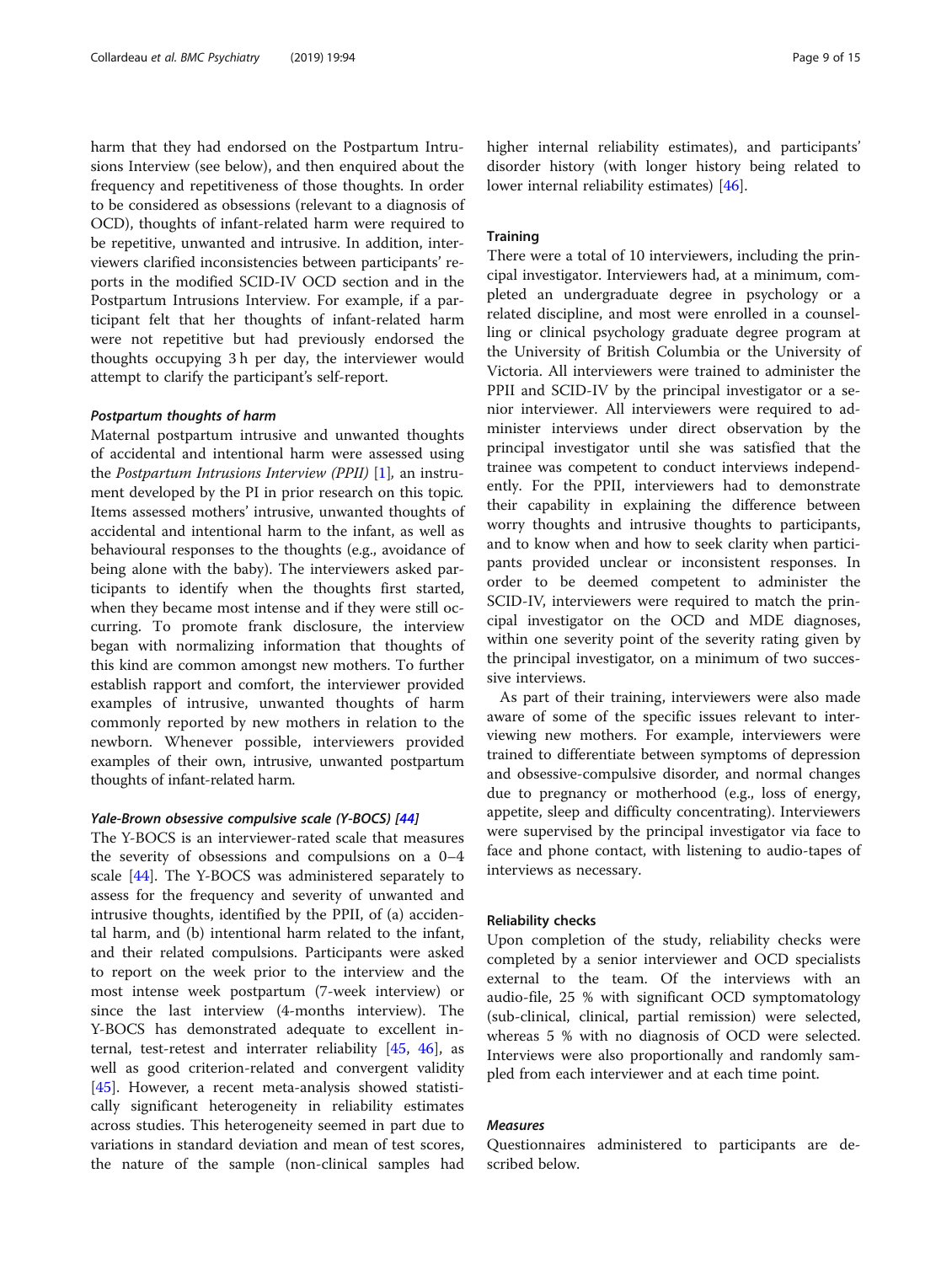Demographic, reproductive history, pregnancy and infant health information This information was collected via self-report. We asked for demographic information (i.e., age, marital status, occupation, education, income, race/ethnicity, and language), pregnancy information (i.e., medical and pregnancy complications, and reproductive history), and birth information (i.e., baby's date of birth, mode and location of delivery, birth weight, pregnancy and birth complications, neonatal health, and infant feeding).

Dimensional obsessive-compulsive Scale [[47](#page-13-0)] (DOCS) The DOCS is a 20-item self-report measure [[47](#page-13-0)]. The factor structure of the DOCS indicates a 4-factor model corresponding to the four most consistently replicated OCD symptom dimensions and the measure's subscales: a) germs and contamination, b) responsibility for harm, injury or bad luck, c) unacceptable obsessional thoughts and d) symmetry, completeness and exactness [[47](#page-13-0)–[49](#page-13-0)]. Within each symptom dimension, five items (rated 0 to 4) assess the parameters of severity. DOCS subscales have excellent reliability in clinical samples (a = .87–.96) and in student samples  $(a = .82 - .93)$  as well as convergent, discriminant and construct validity [[47](#page-13-0)–[49](#page-13-0)]. The measure is sensitive to changes over time [\[47](#page-13-0)–[49\]](#page-13-0) and incremental increases on the DOCS represent actual increases in OCD symptoms [[48\]](#page-13-0).

Edinburgh postnatal depression Scale [\[50\]](#page-13-0) (EDPS) The EPDS is a 10-item self-report measure designed to screen for postnatal depression. It has demonstrated good to excellent psychometric properties in 11 countries [[51](#page-13-0)]. The sensitivity and specificity of the EPDS are in acceptable ranges (70–100% for sensitivity and 74–97% for specificity in the antenatal period; 65–100% for sensitivity and 49–100% for specificity in the postnatal period) [[51](#page-13-0), [52](#page-13-0)]. Evidence suggests the measure's cut-offs might vary at different time points in pregnancy and postpartum and in different cultures [[51](#page-13-0)]. The EPDS is a widely used screening tool for postpartum depression [\[53](#page-13-0)].

Obsessional beliefs Questionnaire [[54](#page-13-0)] (OBQ-44) The OBQ-44 is a 44-item self-report measure designed to measure attitudes relevant to intrusive thoughts including: responsibility and threat estimation, perfectionism and need for certainty, and importance of control. The 44 items represent these 3 belief domains and are independent of OCD symptoms. Psychometric properties of the OBQ are considered good [\[54](#page-13-0)].

Interpretations of intrusions Inventory [[54](#page-13-0)] (III) The III is a 31-item self-report measure of interpretations of the respondent's recent intrusive thoughts, images, and impulses, representing the domains from the OBQ-44

(see above). Items are scored from 0 to 10 and are consistent with theory and research concerning appraisals of intrusive thoughts.

Child abuse potential inventory [[55](#page-13-0)] (CAP Inventory) The CAP Inventory is a 160-item self-report measure of parental attitudes and beliefs. Items are scored as Agree or Disagree. The CAP contains six parenting sub-scales, three validity scales and a response distortion index. The CAP possesses excellent psychometric properties and cross-cultural validity [[55](#page-13-0)–[57](#page-13-0)]. In a recent comprehensive review, the CAP was one of the only parenting skills and attitude measures (out of 25 measures) with evidence for at least adequate internal, test-retest, and cross-informant reliability as well as content, predictive, convergent, and discriminant validity [[57\]](#page-13-0).

Medical outcomes study social support Survey [[58](#page-13-0)] (MOS-SSS) The MOS-SSS is a 19-item self-report measure of social support. Items assess five dimensions of social support: functional, tangible, affectionate, positive social interaction and emotional/informational. Respondents estimate how often different types of social support are available to them on a 1 to 5 scale  $[58]$ . This measure has demonstrated good internal consistency, test-retest reliability, construct validity and a stable factor structure in clinical and non-clinical populations [\[58](#page-13-0), [59](#page-13-0)].

Pittsburgh sleep quality Index [[60](#page-13-0)] (PSQI) The PSQI [[60\]](#page-13-0) is a 19-items self-report measure of sleep quality and disturbance over the past month. Higher scores are indicative of reduced sleep quality. The scale has shown good internal consistency and test–retest reliability, as well as good construct validity across several studies [[60](#page-13-0)–[63](#page-13-0)], and when administered to pregnant women [[64\]](#page-13-0). The PSQI demonstrated moderate structural validity [\[63](#page-13-0)], and a two-factor model when administered to pregnant women [[64](#page-13-0)]. It is the most commonly used sleep measure in clinical and research settings [[63\]](#page-13-0).

Relationship styles Questionnaire [\[65\]](#page-14-0) (RSQ) The RSQ is a 30-item self-report measure of attachment in close relationships. It assesses one's working models of self and others and the person's relative fit to four theoretical attachment styles: secure, fearful, preoccupied and dismissive [[65\]](#page-14-0). Its subscales exhibit adequate to good internal consistency and show correlations with relationship satisfaction in the expected directions [\[65](#page-14-0)–[67\]](#page-14-0). The RSQ can be divided into its original subscales [\[65](#page-14-0)–[67\]](#page-14-0) or into two-factors: a Secure-Anxious attachment dimension and a Secure-Avoidant attachment dimension [\[68](#page-14-0)].

Parenting Behaviours questionnaire (PBQ) The PBQ is a 13-item self-report questionnaire assessing verbal,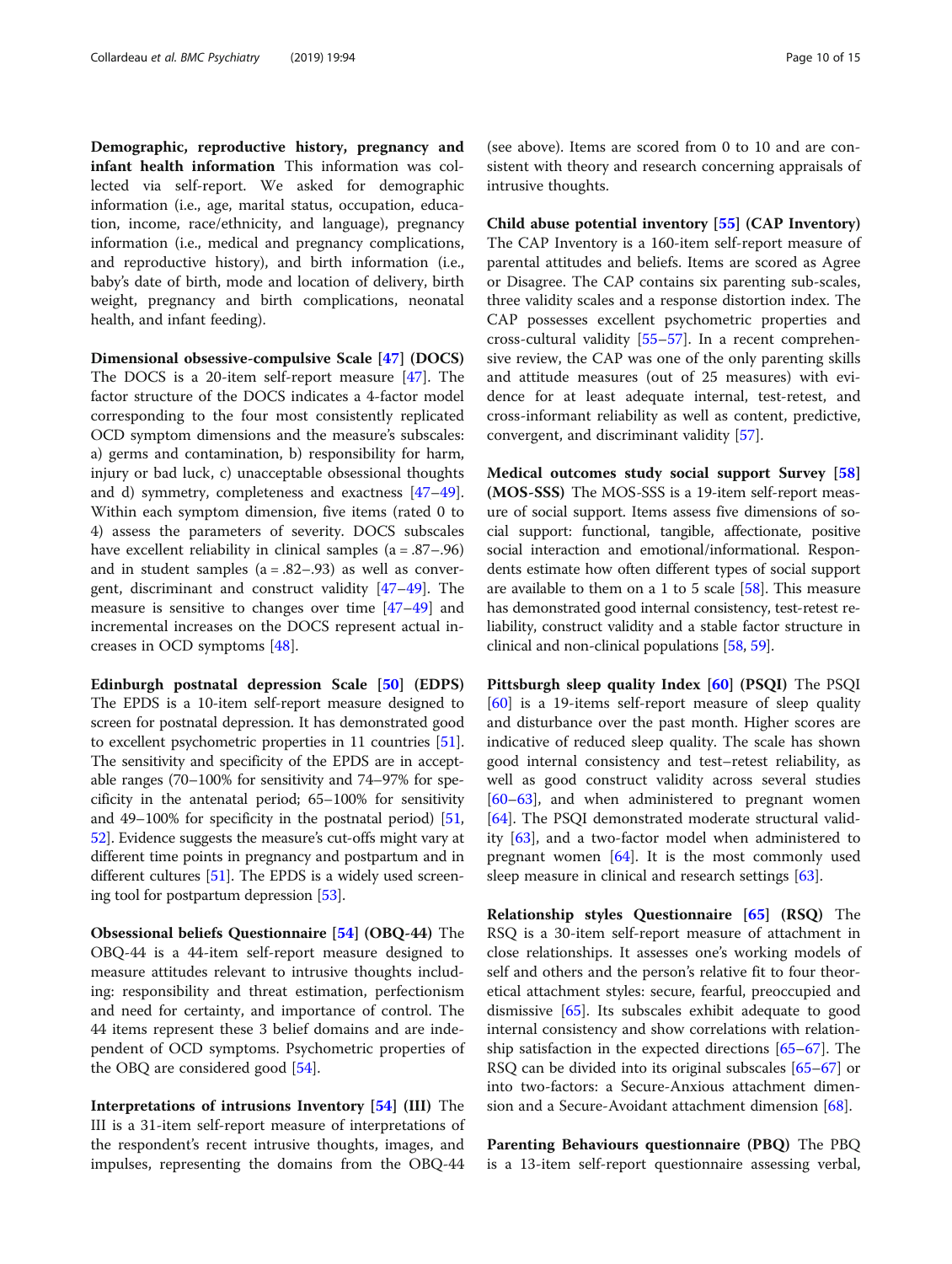physical and sexual abuse of the infant. Participants who endorsed engaging in verbally, physically and/or sexually abusive acts were also prompted to indicate whether they did so to cope with an intrusive thought. While the Conflict Tactics Scale-Parent Child version has been widely used in the literature as a measure of child abuse [[69\]](#page-14-0), several of its items are not applicable to young mothers and their infants. For example, items such as "you put your child in time out (or sent the child to his or her room" or "you took away privileges or grounded your child" would only be appropriate for children out of infancy [\[69\]](#page-14-0). Consequently, the study team, which included one expert in the area of child abuse, developed the PBQ for the present study. The PBQ directly asks, in a face-valid manner, a series of questions about various aggressive behaviors participants may have engaged in with their infants. For example, items include: "you shook your baby" or "you screamed or yelled at your baby". Participants are asked if they have engaged in any of these behaviors at any time since their baby's birth, and how often they have engaged in each behavior using a scale ranging from never to 3+ times.

#### Current status

Data collection for the study is complete. A substantial portion of the data set has been cleaned and the reliability checks for OCD diagnoses have been completed. Reliability checks for MDE diagnoses have not yet been conducted. Data analyses and manuscript preparation are now currently underway.

#### Data analysis plan

Data analysis will be conducted using SPSS, Version 24 and R version 3.5.0.

#### Descriptive statistics

Descriptive information will be presented in the form of means, standard deviations, proportions, percentages and 95% confidence intervals.

#### Missing data

Participants with missing data at one or more time points will be included in the analyses, as long as missing data are ignorable. Ignorable missing data are those which can be considered missing completely at random (e.g., participants who move or change phone numbers), or missing at random (missing data predictable from scores at previous time points, but not related to the values of the missing data themselves).

#### Specific analyses

Perinatal intrusive thoughts of infant-related harm a) The prevalence of maternal intrusive and unwanted

thoughts of infant-related harm at 7-weeks and 4-months postpartum will be presented in the form of percentages with 95% confidence intervals.

b) Generalized mixed effects models for longitudinal data will be used to assess the course of the frequency, intensity, and evoked distress of unwanted intrusive thoughts of infant-related harm over the first 4-months postpartum.

c) The content and characteristics of new mothers' unwanted, intrusive thoughts of infant-related harm will be presented descriptively in text and tables, as well as in the form of means and standard deviations (e.g., for distress associated with the thoughts), as well as percentages with 95% confidence intervals (e.g., thoughts of suffocation). d) Multiple logistic regression will be used to assess potential predictors of postpartum OCD symptoms. Specific predictors will include, among others, beliefs about unwanted, intrusive thoughts of infant-related harm and the frequency and duration of those thoughts, depressive symptoms (in pregnancy and postpartum), history of OCD symptoms, social support, and attachment.

Maternal aggression toward the infant a) Chi-square analysis will be used to test for a possible difference in the prevalence of child harming behaviours among women who report unwanted, intrusive, postpartum thoughts of intentional harm related to their infant, compared with women who do not report infant-related thoughts of intentional harm.

b) Multiple logistic regression will be used to assess potential predictors of maternal aggression towards the infant. Specific predictors will include, among others, parenting beliefs, maternal sleep, social support, negative mood, symptoms of OCD and unwanted, intrusive, infant-related thoughts of intentional harm.

#### Perinatal OCD and MDE

Perinatal OCD and MDE point and period prevalence and incidence (postpartum only) data will reported with proportions and 95% confidence intervals as well as Poisson regression. The latter will allow us to calculate the incidence rate of new diagnoses post partum, adjusted for person-time of follow up. Person time will be calculated as the time (in weeks) post-partum at which the onset of OCD and MDE occurred, or censored at the time of the last contact for those without OCD and MDE. The incidence rates between groups of women (e.g. those with intrusive thoughts vs not, high vs low social support) will be compared using Poisson regression models with person-time as an offset.

A secondary objective of this research was to determine the prevalence and course of perinatal MDE: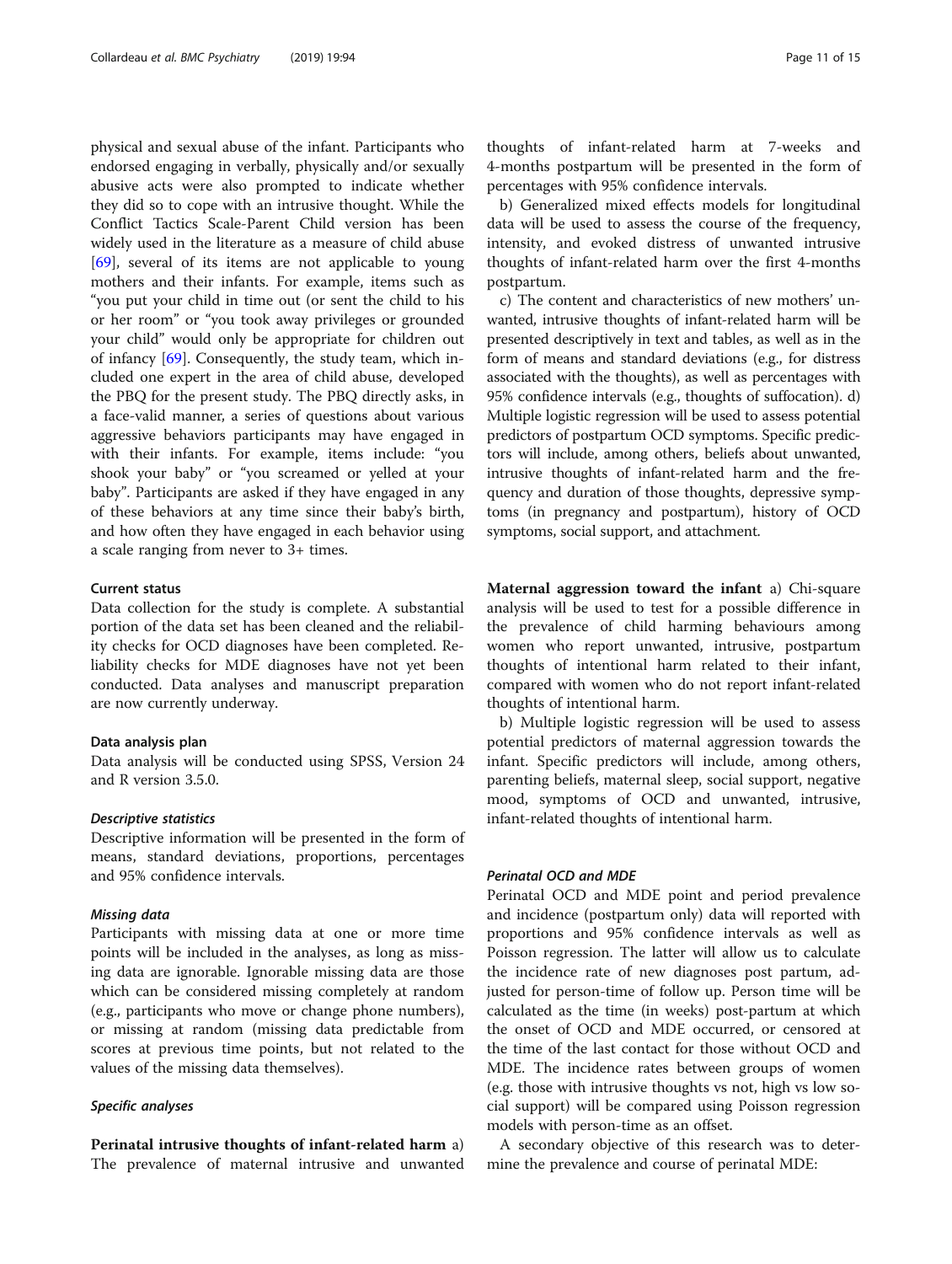- a) The prevalence of MDE at 7-weeks and 4-months postpartum will be presented in the form of percentages with 95% confidence intervals.
- b) Generalized mixed effects models for longitudinal data or survival analysis will be used to assess the trajectory of MDE and MDE symptoms over the prenatal and postnatal period.

#### Discussion

Infant-related accidental and intentional harm thoughts, that are unwanted and intrusive, have received very limited attention in the empirical and clinical literature [[4\]](#page-12-0). Our longitudinal study aims to address the wide gaps in the literature-base and provide much-needed guidance for the care providers, child protection workers and policy makers responding to the sensitive situations in which a mother discloses unwanted and intrusive thoughts of accidental and/or intentional harm related to their infant.

Previous evidence suggests that unwanted, intrusive thoughts of infant-related harm are not associated with an increased risk of actual harm to the infant  $[1, 1]$  $[1, 1]$ [4\]](#page-12-0). However, this finding is based on a paucity of studies which were reliant on relatively small sample sizes. It is therefore unsurprising that the finding has not prompted a shift in current clinical or research practices. Additional evidence is required in order for this finding to influence the risk appraisal that follows a mother's disclosure of intrusive and unwanted thoughts of infant-related harm. Our primary goal is to provide this evidence, determining the nature and degree (if any) of association between maternal unwanted, intrusive thoughts of infant-related harm and harm toward the infant.

Gaps within the evidence base exist beyond this association, and unanswered questions remain concerning the course and prevalence of postpartum intrusive thoughts of infant-related harm, their association with depression and obsessive-compulsive symptoms, and the specific risks that these thoughts pose to the well-being of new mothers and their infants. These areas of interest are of particular importance given the impact that these disorders can have. Furthermore, women suffering from anxiety disorders such as OCD are more likely to suffer from depression [[27\]](#page-13-0), and depressive symptoms can slow down the resolution of obsessive-compulsive symptoms in the perinatal period [\[28](#page-13-0)]. Thus, our additional goals are to a) assess the course of depression and OCD in the perinatal period and their co-morbidity, and b) build on the existing literature concerning risk factors for depression and OCD in the perinatal period.

This study incorporated many new and informative elements. First and foremost, we are, to our knowledge,

the first research team to assess the relationship between unwanted and intrusive thoughts of infant-related harm and maternal harming behaviors toward the infant. Secondly, we developed complex and comprehensive procedures to guarantee the protection of participants and our approach to ethics may provide ideas or guidelines for other researchers needing to anonymize harming behavior data in the context of longitudinal studies. Our procedures were innovative and received support from the BC Ministry of Children and Families. In addition, we believe our efforts to ensure confidentiality and anonymity likely led to greater disclosure and thus more accurate reporting. Thirdly, participants were recruited proportionally across multiple hospitals to maximize the likelihood of a representative sample.

Despite a recruitment method designed to optimize the representativeness of our sample, a higher attrition rate was observed than anticipated across all three time points. While the loss of participants reduced our sample size to a reasonable but less than ideal number, we were nevertheless able to achieve a sample size sufficient to provide informative data and answers to our key research questions. As participation involved lengthy and extensive assessments, this presented a barrier for some new mothers. In addition, new mothers self-selected to participate. Consequently, our sample may not be fully representative of the population from which it was drawn. It is possible that new mothers who completed this study were, on average, higher functioning, had more social support and resources, or differed in other important ways from the new mothers who declined to participate or dropped out. Where possible, we will test for differences between dropouts and completers or compare our completers with statistics provided by British Columbia Perinatal Data Registry.

Finally, we used gold standard procedures for the assessment of obsessive-compulsive disorder and depression. In our assessment of obsessive-compulsive symptoms, we included unwanted, intrusive thoughts of infant-related harm, as the content of obsessive thoughts is often related to one's on-going concerns. Including those thoughts might allow us to provide a more accurate estimate of the prevalence of obsessive-compulsive disorder in the perinatal period. Less interviews were completed in pregnancy than in the postpartum period. Consequently, a portion of the diagnoses of OCD and MDE in pregnancy are based on retrospective reports. This limitation will be partially addressed by triangulating participants' retrospective self-report with their responses to self-report measures administered in pregnancy, in the cases of participants who completed the full 33-weeks questionnaire.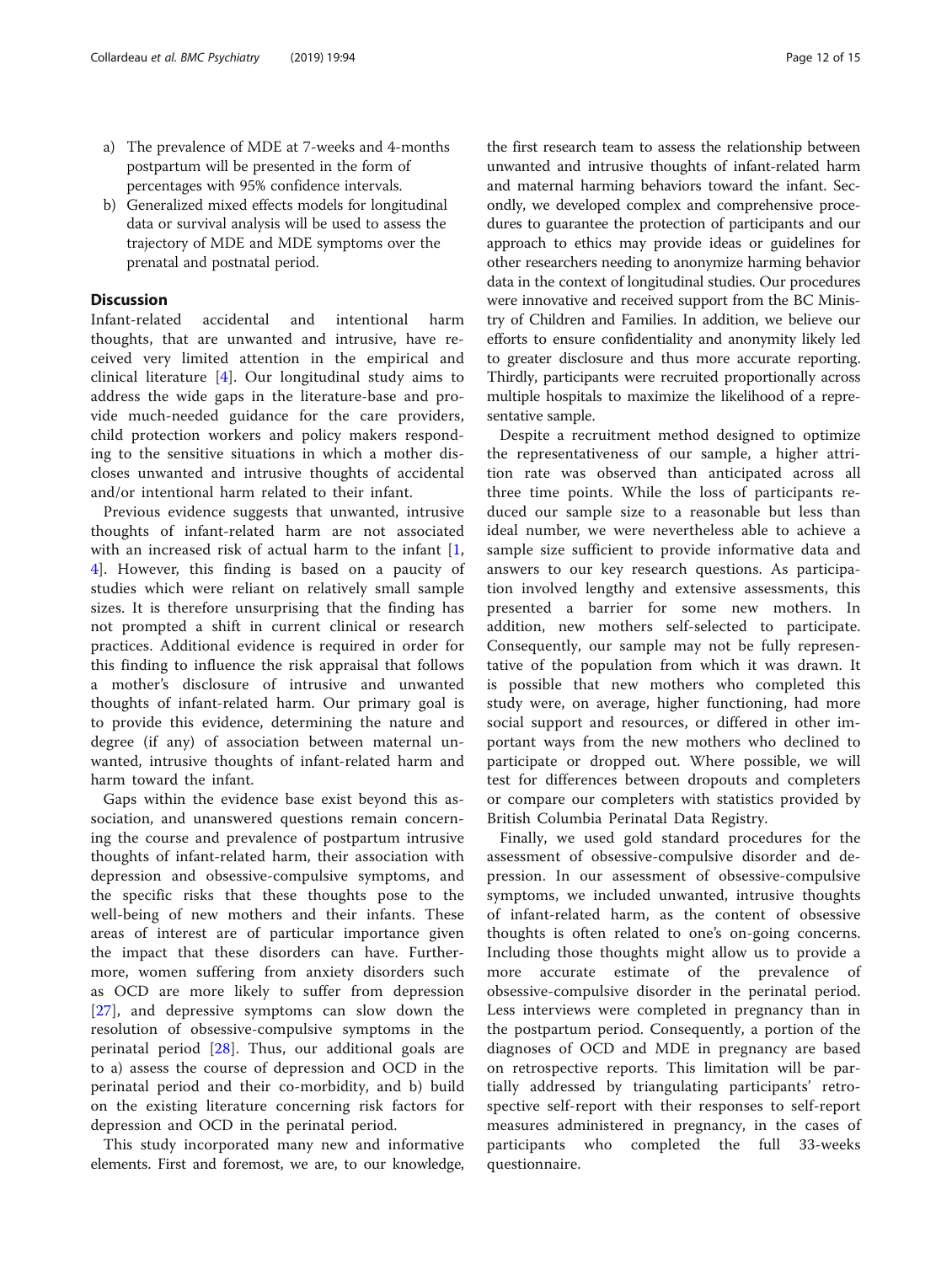<span id="page-12-0"></span>Findings from this study have the potential to increase (a) our understanding of obsessive-compulsive and depressive symptoms in the perinatal period, and (b) our knowledge about unwanted, intrusive thoughts of infant-related harm, frequently experienced by new mothers and their correlates. Our goal will be to translate our findings into clear guidelines for care providers working with new mothers, and to improve assessment and treatment of obsessive-compulsive and depressive symptoms in the perinatal period.

#### Abbreviations

BC: British Columbia; CAP Inventory: Child Abuse Potential Inventory; DOCS: Dimensional Obsessive-Compulsive Scale; DSM-5: Diagnostic and Statistical Manual of mental disorders-5; EPDS: Edinburgh Postnatal Depression Scale; III: Interpretations of Intrusions Inventory; MDE: Major Depressive Episode; MOS-SSS: Medical Outcomes Study Social Support Study; OBQ-44: Obsessive Beliefs Questionnaire; OCD: Obsessive-Compulsive Disorder; PBQ: Parenting Behaviours Questionnaire; PPII: Postpartum Intrusion Interview; PSQI: Pittsburgh Sleep Quality Index; RSQ: Relationship Style Questionnaire; SCID-IV: Structural Clinical Interview for DSM-IV; Y-BOCS: Yale-Brown Obsessive Compulsive Scale

#### Acknowledgements

The authors would like to thank the study participants for their participation in this time-intensive study, despite the multiple demands and challenges associated with the transition to parenthood. We would also like to thank Nancy Lipsky, David Wolfe, Erika Antl-Shrieves, Melanie Bennett, Megan Cox, Erinn Doncaster, Angela Garbadeen, Myriam Gerber, Samin Liaghat, Danielle Marwick, Madeline Nealis, Sheila Paoli, Tobi Reid, Dana Ronaghan, and Alix Wong for their help with study design, data collection and study management.

#### Funding

The present study was funded by the Canadian Institutes of Health Research (CIHR) through a 3-year operating grant, which covered the study's operational costs. To receive this funding, the study rationale and protocol underwent peerreview by the CIHR. The funder was not involved in study design and data collection and will not be involved in data analysis and manuscript preparation.

#### Availability of data and materials

The datasets used and/or analyzed during the current study are available from the corresponding author on reasonable request.

#### Authors' contributions

FC was a major contributor in writing the manuscript and in cleaning and preparing the data for publication. She also participated in the data collection. NF is the principal investigator and senior author. She conceived and developed the study design, took the lead in executing the study design (recruitment, data collection, study management), and oversaw all writing of the manuscript. BC assisted with data checking, sourcing provincial statistical data and manuscript preparation. SW, JA and PJ were involved in the conceptualization and design of the study, were consulted over the course of data collection regarding for example implementation, diagnostic interviews and reliability checks, and assisted with manuscript preparation. All authors read and approved the final manuscript.

#### Ethics approval and consent to participate

Ethics approval for this province-wide study was granted by the University of British Columbia Behavioural Research Ethics Board (#H11–03266), the Vancouver Island Health Authority (#H2012–54), Vancouver Coastal Health Authority (#V11–03266) and the Fraser Health Authority (#2013–055). Once they expressed interest in the study, participants were contacted by email by a research team member and sent the first questionnaire. Initial written informed consent for the prenatal assessment (questionnaire and interview at 33 weeks) was obtained from participants via online and/or mailed forms at 33 weeks in pregnancy. Oral consent was again given by participants at the time of the first interview (33-weeks in pregnancy). Written informed

consent for the post-partum assessments (both questionnaires and interviews at 7 weeks and 4 months) was obtained using a second consent form at 7 weeks postpartum. Oral consent was again given by participants at the 7-weeks and 4-months interviews. The consent forms conveyed all the necessary information (e.g. project description, purpose, risk and benefits, confidentiality and anonymity, ways to secure the participants' data) so that the participants were able to make an informed decision about their participation in the study. All participants gave informed consent for the assessment(s) they completed.

#### Consent for publication

Not applicable.

#### Competing interests

The authors declare that they have no competing interests.

#### Publisher's Note

Springer Nature remains neutral with regard to jurisdictional claims in published maps and institutional affiliations.

#### Author details

<sup>1</sup> Department of Psychology, University of Victoria, Victoria, Canada. <sup>2</sup> Department of Psychiatry, University of British Columbia, Vancouver, Canada <sup>3</sup>Department of Psychology, University of North Carolina at Chapel Hill, Chapel Hill, USA. <sup>4</sup>School of Population and Public Health, University of British Columbia, Vancouver, Canada. <sup>5</sup>Department of Psychology, University of British Columbia, Vancouver, Canada.

#### Received: 31 August 2018 Accepted: 21 February 2019 Published online: 21 March 2019

#### References

- 1. Fairbrother N, Woody SR. New mothers' thoughts of harm related to the newborn. Arch Womens Ment Health. 2008;11(3):221–9.
- 2. Abramowitz JS, Khandker M, Nelson CA, Deacon BJ, Rygwall R. The role of cognitive factors in the pathogenesis of obsessive-compulsive symptoms: a prospective study. Behav Res Ther. 2006;44(9):1361–74.
- 3. Abramowitz JS, Nelson CA, Rygwall R, Khandker M. The cognitive mediation of obsessive-compulsive symptoms: a longitudinal study. J Anxiety Disord. 2007;21(1):91–104.
- 4. Brok EC, Lok P, Oosterbaan DB. Infant-related intrusive thoughts of harm in the postpartum period: a critical review. J Clin Psychiatry. 2017; 78(8):e913–23.
- 5. Fairbrother N, Thordarson DS, Challacombe FL, Sakaluk JK. Correlates and predictors of new mothers' responses to postpartum thoughts of accidental and intentional harm and obsessive compulsive symptoms. Behav Cogn Psychother. 2018;46(4):437–53.
- 6. Abramowitz JS, Schwartz SA, Moore KM. Obsessional thoughts in postpartum females and their partners: content, severity and relationship with depression. J Clin Psychol Med Settings. 2003;10(3):157–64.
- 7. Rachman S, de Silva P. Abnormal and normal obsessions. Behav Res Ther. 1978;16(4):233–48.
- 8. Freeston MH, Ladouceur R, Thibodeau N, Gagnon F. Cognitive intrusions in a non-clinical population: I. Response style, subjective experience and appraisal. Behav Res Ther. 1991;29(6):585–97.
- Niler ER, Beck SJ. The relationship among guilt, dysphoria, anxiety and obsessions in a normal population. Behav Res Ther. 1989;27(3):213–20.
- 10. Belloch A, Morillo C, Lucero M, Cabedo E, Carrió C. Intrusive thoughts in non-clinical subjects: the role of frequency and unpleasantness on appraisal ratings and control strategies. Clin Psychol Psychother. 2004;11(2):100–10.
- 11. Purdon C, Clark DA. Obsessive intrusive thoughts in nonclinical subjects: I. Content and relation with depressive, anxious and obsessional symptoms. Behav Res Ther. 1993;31(8):713–20.
- 12. Salkovskis PM, Harrison J. Abnormal and normal obsessions: a replication. Behav Res Ther. 1984;22(5):549–52.
- 13. Klinger E. The contents of thoughts: Interference as the downside of adaptive normal mechanisms in thought flow. In: Sarason IG, Pierce GR, Sarason BR, editors. Cognitive interference: Theories, methods and findings. Hillsdale: Lawrence Erlbaum Associates, Inc; 1996. p. 3–23.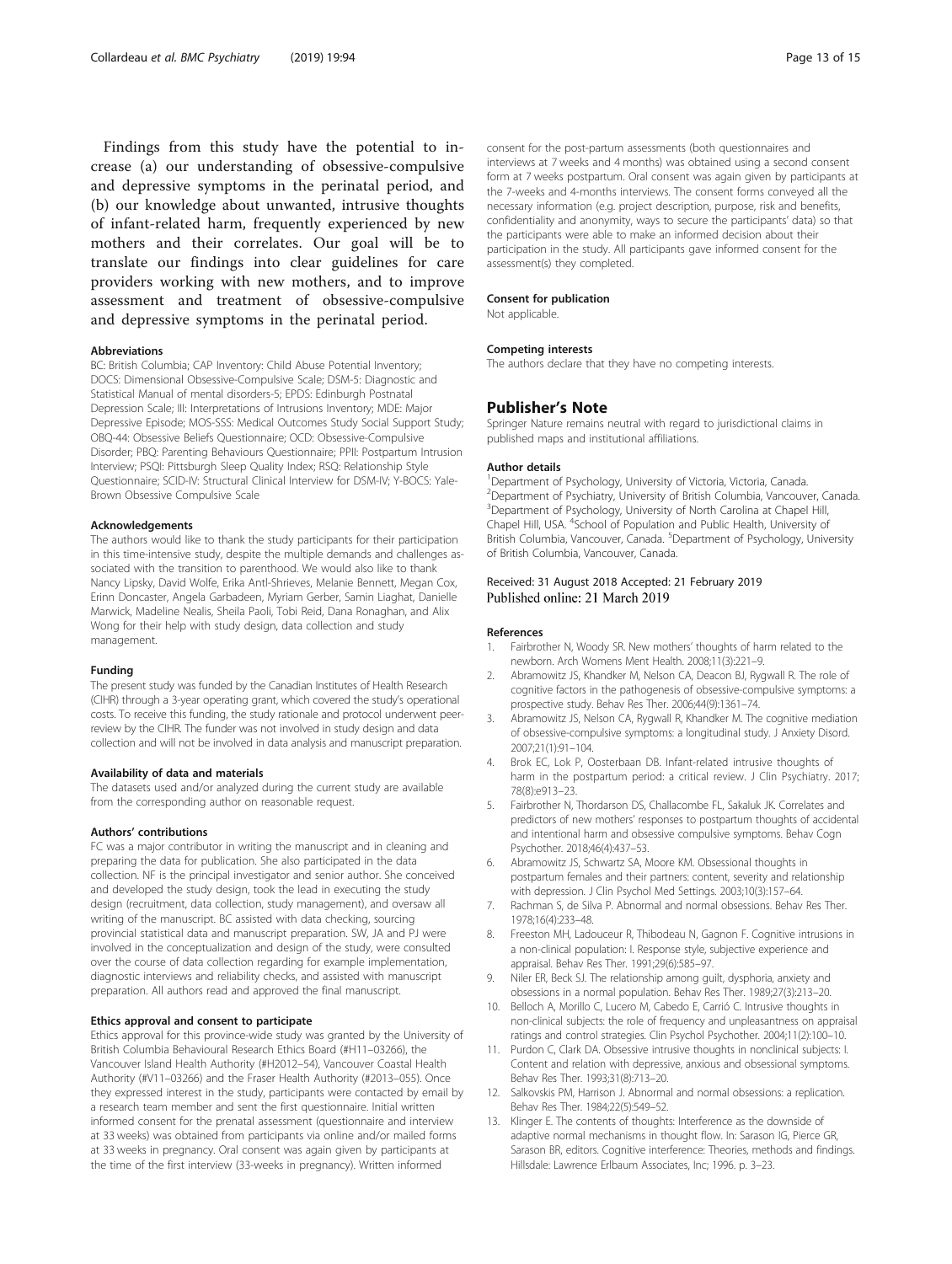- <span id="page-13-0"></span>14. Frias A, Palma C, Baron F, Varela P, Alvarez A, Salvador A. Obsessivecompulsive disorder in the perinatal period: epidemiology, phenomenology, pathogenesis, and treatment. An Psycol-Spain. 2015;31(1):1–7.
- 15. Brewin CR, Hunter E, Carroll F, Tata P. Intrusive memories in depression: an index of schema activation? Psychol Med. 1996;26(6):1271–6.
- 16. Horowitz MJ. Intrusive and repetitive thoughts after experimental stress. Arch Gen Psychiatry. 1975;32(11):1457–63.
- 17. Wroe AL, Salkovskis PM, Richards HC. 'Now I know it could happen, I have to prevent it': a clinical study of the specificity of intrusive thoughts and the decision to prevent harm. Behav Cogn Psychother. 2000;28(1):63–70.
- Salkovskis PM. Understanding and treating obsessive-compulsive disorder. Behav Res Ther. 1999;37:S29–52.
- 19. Rachman S. A cognitive theory of obsessions. Behav Res Ther. 1997;35(9):793–802.
- 20. Rachman S. A cognitive theory of obsessions: elaborations. Behav Res Ther. 1998;36(4):385–401.
- 21. Salkovskis PM. Obsessional-compulsive problems: a cognitive-behavioural analysis. Behav Res Ther. 1985;23(5):571–83.
- 22. Salkovskis PM. Obsessional-compulsive problems: a cognitive-behavioural analysis. In: Rachman S, editor. Best of behaviour research and therapy. Oxford: Elsevier Science Inc; 1997. p. 29–42.
- 23. Barrett R, Wroe AL, Challacombe FL. Context is everything: an investigation of responsibility beliefs and interpretations and the relationship with obsessive-compulsive symptomatology across the perinatal period. Behav Cogn Psychother. 2016;44(3):318–30.
- 24. American Psychiatric Association. Obsessive-Compulsive and Related Disorders. In: Diagnostic and statistical manual of mental disorders. 5th ed. Arlington: Author; 2013. p. 235–64.
- 25. Russell EJ, Fawcett JM, Mazmanian D. Risk of obsessive-compulsive disorder in pregnant and postpartum women: a meta-analysis. J Clin Psychiatry. 2013;74(4):377–85.
- 26. Matthey S. Anxiety and stress during pregnancy and the postpartum period. In: Wenzel A, editor. The Oxford handbook of perinatal psychology. New York: Oxford University Press Inc; 2016. p. 132–49.
- 27. Abramowitz JS, Storch EA, Keeley M, Cordell E. Obsessive-compulsive disorder with comorbid major depression: what is the role of cognitive factors? Behav Res Ther. 2007;45(10):2257–67.
- 28. Miller E, Hoxha D, Wisner K, Gossett D. The impact of perinatal depression on the evolution of anxiety and obsessive-compulsive symptoms. Arch Womens Ment Health. 2015;18:457–61.
- 29. Gavin NI, Gaynes BN, Lohr KN, Meltzer-Brody S, Gartlehner G, Swinson T. Perinatal depression: a systematic review of prevalence and incidence. Obstet Gynecol. 2005;106:5.
- 30. Demal U, Lenz G, Mayrhofer A, Zapotoczky H. Obsessive-compulsive disorder and depression: a retrospective study on course and interaction. Psychopathology. 1993;26(3–4):145–50.
- 31. Fairbrother N, Abramowitz JS. Obsessions and compulsions during pregnancy and the postpartum period. In: Wenzel A, editor. The Oxford handbook of perinatal psychology. New York: Oxford University Press Inc; 2016. p. 167–81.
- 32. Coplan J. Maternal anxiety during and after pregnancy and infant temperament at three months of age. J Prenat Perinat Psychol Health. 2005;19(3):199–215.
- 33. Field T, Hernandez-Reif M, Vera Y, Gil K, Diego M, Bendell D, et al. Anxiety and anger effects on depressed mother-infant spontaneous and imitative interactions. Infant Behav Dev. 2005;28(1):1–9.
- 34. Challacombe FL, Salkovskis PM, Wooglar M, Read J, Acheson R. Parenting and mother-infant interactions in the context of maternal postpartum obsessive-compulsive disorder: effects of obsessional symptoms and mood. Infant Behav Dev. 2016;44:11–20.
- 35. Glover V. Maternal stress during pregnancy and infant and child outcome. In: Wenzel A, editor. The Oxford handbook of perinatal psychology. New York: Oxford University Press Inc; 2016. p. 268–83.
- 36. Huizink A, de Medina PG, Mulder EJ, Visser GH, Buitelaar JK. Coping in normal pregnancy. Ann Behav Med. 2002;24(2):132–40.
- 37. Lou HC, Hansen D, Norgaard K, Nordentoft M. Prenatal stressors of human life affect fetal brain development. Dev Med Child Neurol. 2008;36(9):826–32.
- 38. Sutter-Dallay AL, Giaconne-Marcesche V, Glatigny-Dallay E, Verdoux H. Women with anxiety disorders during pregnancy are at increased risk of intense postnatal depressive symptoms: a prospective survey of the MATQUID cohort. Eur Psychiatry. 2004;19(8):459–63.
- 39. Van den Bergh BRH, Marcoen A. High antenatal maternal anxiety is related to ADHD symptoms, externalizing problems and anxiety in 8- and 9- yearsold. Child Dev. 2004;75(4):1085–97.
- 40. Java Applets for Power and Sample Size [Computer software]; c2009 [cited 2012 February/15]. Available from: [http://www.stat.uiowa.edu/~rlenth/Power.](http://www.stat.uiowa.edu/~rlenth/Power)
- 41. Power/Sample Size Calculator. Available from: [http://www.stat.ubc.ca/~](http://www.stat.ubc.ca/~rollin/stats/ssize/b2.html) [rollin/stats/ssize/b2.html](http://www.stat.ubc.ca/~rollin/stats/ssize/b2.html).
- 42. Perinatal Services BC. British Columbia Perinatal Data Registry. Years Provided: February 9, 2014 to February 14, 2017. Resource type: tabulated data. Data Provided on June 25, 2018.
- 43. First MB, Spitzer RL, Gibbon M, Williams JBW. Structured clinical interviews for DSM-IV Axis I disorders, research version (SCID-CV). Washington, D.C.: American Psychiatric Press Inc.; 1996.
- 44. Goodman WK, Price LH, Rasmussen SA, Mazure C, Fleischmann RL, Hill CL, et al. The Yale-Brown obsessive compulsive scale. I. Development, use, and reliability. Arch Gen Psychiatry. 1989;46(11):1006–11.
- 45. Taylor S. Assessment of obsessions and compulsions: reliability, validity, and sensitivity to treatment effects. Clin Psychol Rev. 1995;15(4):261–96.
- Lopez-Pina JA, Sanchez-Meca J, Lopez-Lopez JA, Marin-Matinez F, Nunez-Nunez RM, Rosa-Alcasar AI, et al. The Yale-Brown obsessive compulsive scale: a reliability generalization meta-analysis. Assessment. 2015. [https://doi.](https://doi.org/10.1177/1073191114551954) [org/10.1177/1073191114551954.](https://doi.org/10.1177/1073191114551954)
- 47. Abramowitz J, Deacon BJ, Olatunji BO, Wheaton MG, Berman N, Losardo D, et al. Assessment of obsessive-compulsive symptom dimensions: development and evaluation of the dimensional obsessive-compulsive scale. Psychol Assessment. 2010;22(1):180–98.
- 48. Thibodeau MA, Leonard RC, Abramowitz JS, Riemann BC. Secondary psychometric examination of the dimensional obsessive-compulsive scale: classical testing, item response theory, and differential item functioning. Assessment. 2015;22(6):681–9.
- 49. Enander J, Andersson E, Kaldo V, Lundefors N, Andersson G, Rück C. Internet administration of the dimensional obsessive-compulsive scale: a psychometric evaluation. J Obsessive Compuls Relat Disord. 2012;1(4):325–30.
- 50. Cox JL, Holden JM, Sagovsky R. Detection of postnatal depression: development of the 10-item Edinburgh postnatal depression scale. Brit J Psychiat. 1987;150:782–6.
- 51. Kozinzky Z, Dudas RB. Validation studies of the Edinburgh postnatal depression scale for the antenatal period. J Affect Disord. 2015;176:95–105.
- 52. Eberhard-Gran M, Eskild A, Tambs K, Opjordsmoen S, Samuelsen SO. Review of validation studies of the Edinburgh postnatal depression scale. Acta Psychiatr Scand. 2001;104(4):243–9.
- 53. Jomeen J, Martin CR. Confirmation of an occluded anxiety component within the Edinburgh postnatal depression scale (EPDS) during early pregnancy. J Reprod Infant Psychol. 2005;23(2):143–54.
- 54. Obsessive Compulsive Cognitions Working Group. Psychometric validation of the obsessive beliefs questionnaire and interpretation of intrusions inventory - part 2: factor analyses and testing of a brief version. Behav Res Ther. 2005;43:1527–42.
- 55. Milner JS. The child abuse potential inventory manual. 2nd ed. Webster: Psytec Inc.; 1986.
- 56. Walker CA, Davies J. A critical review of the psychometric evidence base of the child abuse potential inventory. J Fam Violence. 2010;25(2):215–27.
- 57. Hurley K, Huscroft-D'Angelo J, Trout A, Griffith A, Epstein M. Assessing parenting skills and attitudes: a review of the psychometrics of parenting measures. J Child Fam Stud. 2014;23(5):812–23.
- 58. Sherbourne CD, Stewart AL. The MOS social support survey. Soc Sci Med. 1991;32(6):705–14.
- 59. Giangrasso B, Casale S. Psychometric properties of the medical outcome study social support survey with a general population sample of undergraduate students. Soc Indic Res. 2014;116(1):185–97.
- 60. Buysse DJ, Reynolds CF, Monk TH, Berman SR, Kupfer DJ. The Pittsburgh sleep quality index: a new instrument for psychiatric practice and research. Psychiatry Res. 1989;28:193–213.
- 61. Backhaus J, Junghanns K, Broocks A, Riemann D, Hohagen F. Test-retest reliability and validity of the Pittsburgh sleep quality index in primary insomnia. J Psychosom Res. 2002;53:737–40.
- 62. Carpenter JS, Andrykowski MA. Psychometric evaluation of the Pittsburgh sleep quality index. J Psychosom Res. 1998;45(1):5–13.
- 63. Mollayeva T, Thurairajah P, Burton K, Mollayeva S, Shapiro CM, Colantonio A. The Pittsburgh sleep quality index as a screening tool for sleep dysfunction in clinical and non-clinical samples: a systematic review and meta-analysis. Sleep Med Rev. 2016;25:52–73.
- 64. Skouteris H, Wertheim EH, Germano C, Paxton SJ, Milgrom J. Assessing sleep during pregnancy: a study across two time points examining the Pittsburg